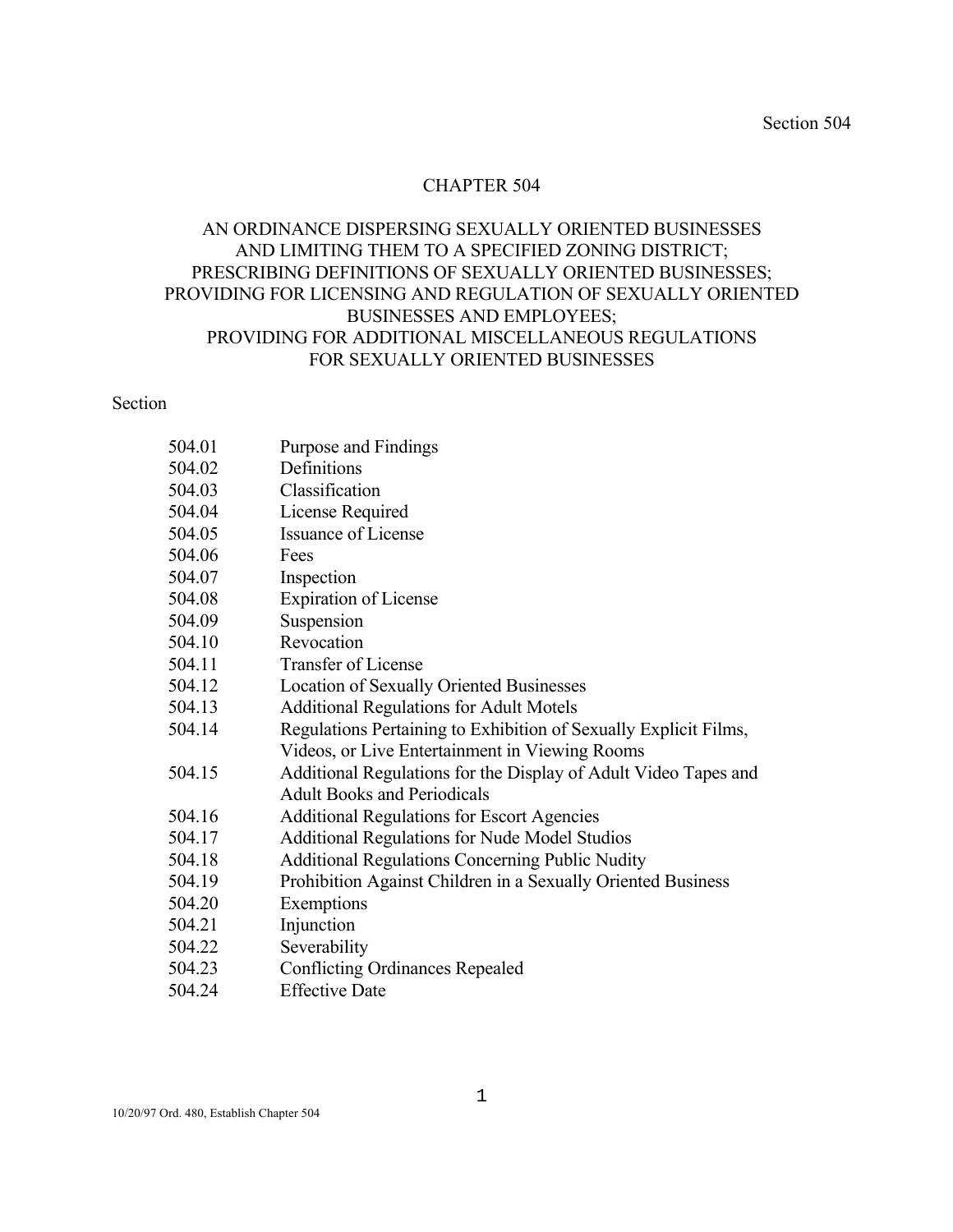#### 504.01 Purpose and Findings.

- Subd. 1 Purpose. It is the purpose of this ordinance to regulate sexually oriented businesses in order to promote the health, safety, morals, and general welfare of the citizens of the City, and to establish reason and uniform regulations to prevent the deleterious location and concentration of sexually oriented businesses within the City. The provisions of this ordinance have neither the purpose nor effect of imposing a limitation or restriction on the content of any communicative materials, including sexually oriented materials. Similarly, it is not the intent nor effect of this ordinance to restrict or deny access by adults to sexually oriented materials protected by the First Amendment, or to deny access by the distributors and exhibitors of sexually oriented entertainment to its intended market. Neither is it the intent nor effect of this ordinance to condone or legitimize the distribution of obscene material.
- Subd. 2 Findings. Based on evidence concerning the adverse secondary effects of adult uses on the community presented in hearings and in reports made available to the City Council, and on findings incorporated in the cases of City of Renton v. Playtime Theatres, Inc. , 475 U.S. 41 (1986) , Young v. American Mini Theatres, 426 U.S. 50 (1976), and Northend Cinema, Inc. v. Seattle, 585 P. 2d 1153 (Wash. 1978), and on studies in other communities including, but not limited to, Phoenix, Arizona; Minneapolis, Minnesota; Houston, Texas; Indianapolis, Indiana; Amarillo, Texas; Los Angeles, California; Austin, Texas; Seattle, Washington; Oklahoma City, Oklahoma; and Beaumont, Texas; and also on findings found in the Report of Attorney General's Working Group on the Regulation of Sexually Oriented Businesses, (June 6, 1989, State of Minnesota), the Council finds:
	- A. Sexually oriented businesses in the City lend themselves to ancillary unlawful and unhealthy activities that are presently uncontrolled by the operators of the establishments. Further, there is presently no mechanism to make the owners of these establishments responsible for the activities that occur on their premises.
	- B. Certain employees of sexually oriented businesses defined in this ordinance as adult theatres and cabarets engage in higher incidence of certain types of sexually oriented behavior at these businesses than employees of other establishments.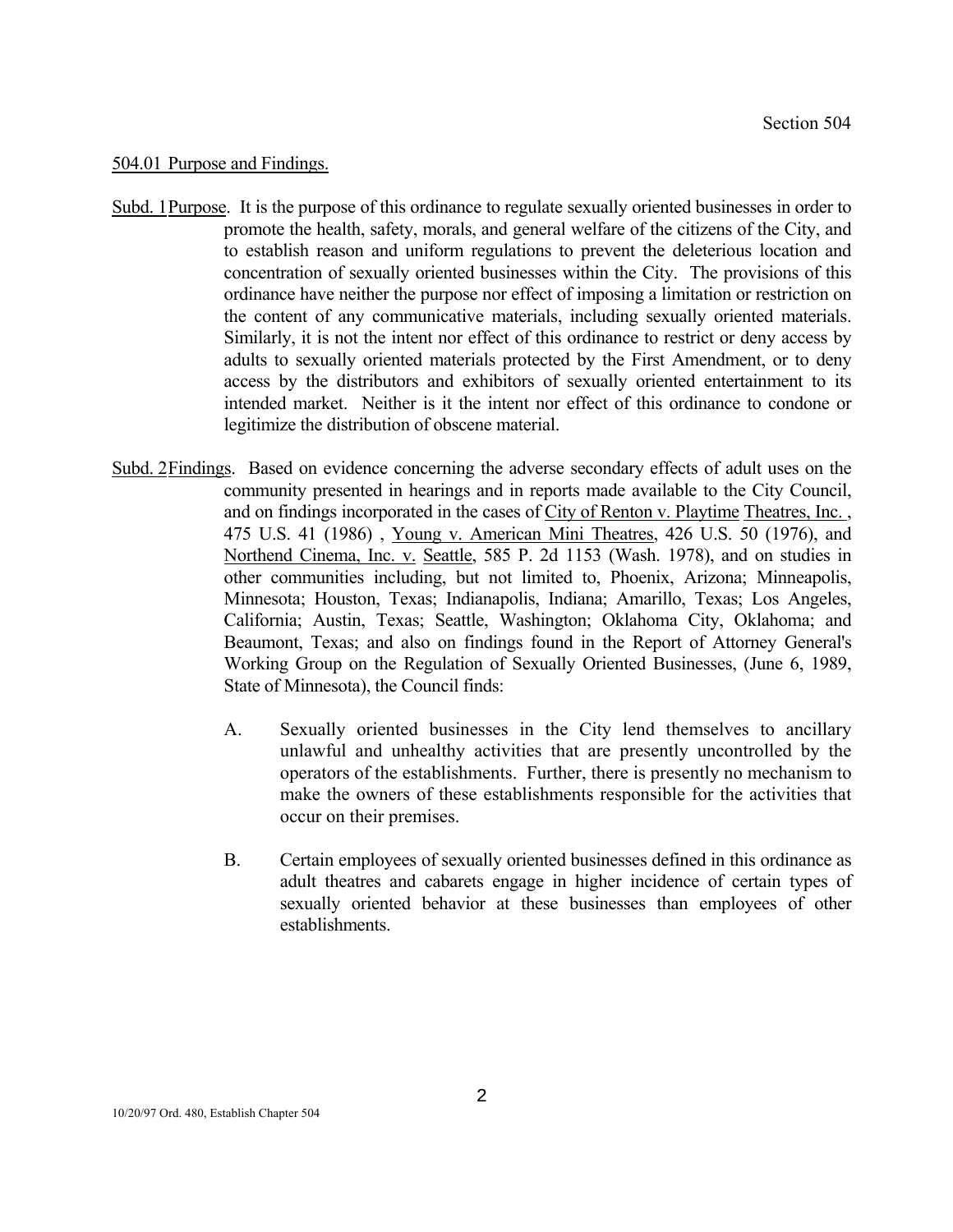- C. Sexual acts, including masturbation, oral and anal sex, occur at sexually oriented businesses, especially those which provide private or semi-private booths or cubicles for viewing films, videos, or live sex shows, as defined under this ordinance as adult book stores, adult novelty shops, adult video stores, adult motion picture theatres, or adult arcades
- D. Offering and providing such space encourages such activities, which create unhealthy conditions.
- E. Persons frequent certain adult theatres, adult arcades and other sexually oriented businesses for the purpose of engaging in sex within the premises of such sexually oriented businesses.
- F. At least 50 communicable diseases may be spread by activities occurring in sexually oriented businesses, including, but not limited to, syphilis, gonorrhea, human immunodeficiency virus infection (AIDS), genital herpes, hepatitis B, Non A, Non B amebiasis, salmonella infections and shigella infections.
- G. Since 1981 and to the present there has been an increasing cumulative number of reported cases of AIDS caused by the human immunodeficiency virus (HIV) in the United States -- 600 in 1982; 2,200 in 1983; 4,600 in 1984; 8,555 in 1985; and 253,448 through December 31, 1992.
- H. The number of cases of early (less than one year) syphilis in the United States reported annually has risen, with 33,613 cases reported in 1982 and 45,200 through November of 1990.
- I. The number of cases of gonorrhea in the United States reported annually remains at a high level, with over one-half million cases being reported in 1990.
- J. The surgeon general of the United States in his report of October 22, 1986, has advised the American public that AIDS and HIV infection may be transmitted through sexual contact, intravenous drug abuse, exposure to infected blood and blood components, and from an infected mother to her newborn.
- K. According to the best scientific evidence, AIDS and HIV infection, as well as syphilis and gonorrhea, are principally transmitted by sexual acts.
- L. Sanitary conditions in some sexually oriented businesses are unhealthy, in part, because the activities conducted there are unhealthy, and, in part, because of the unregulated nature of the activities and the failure of the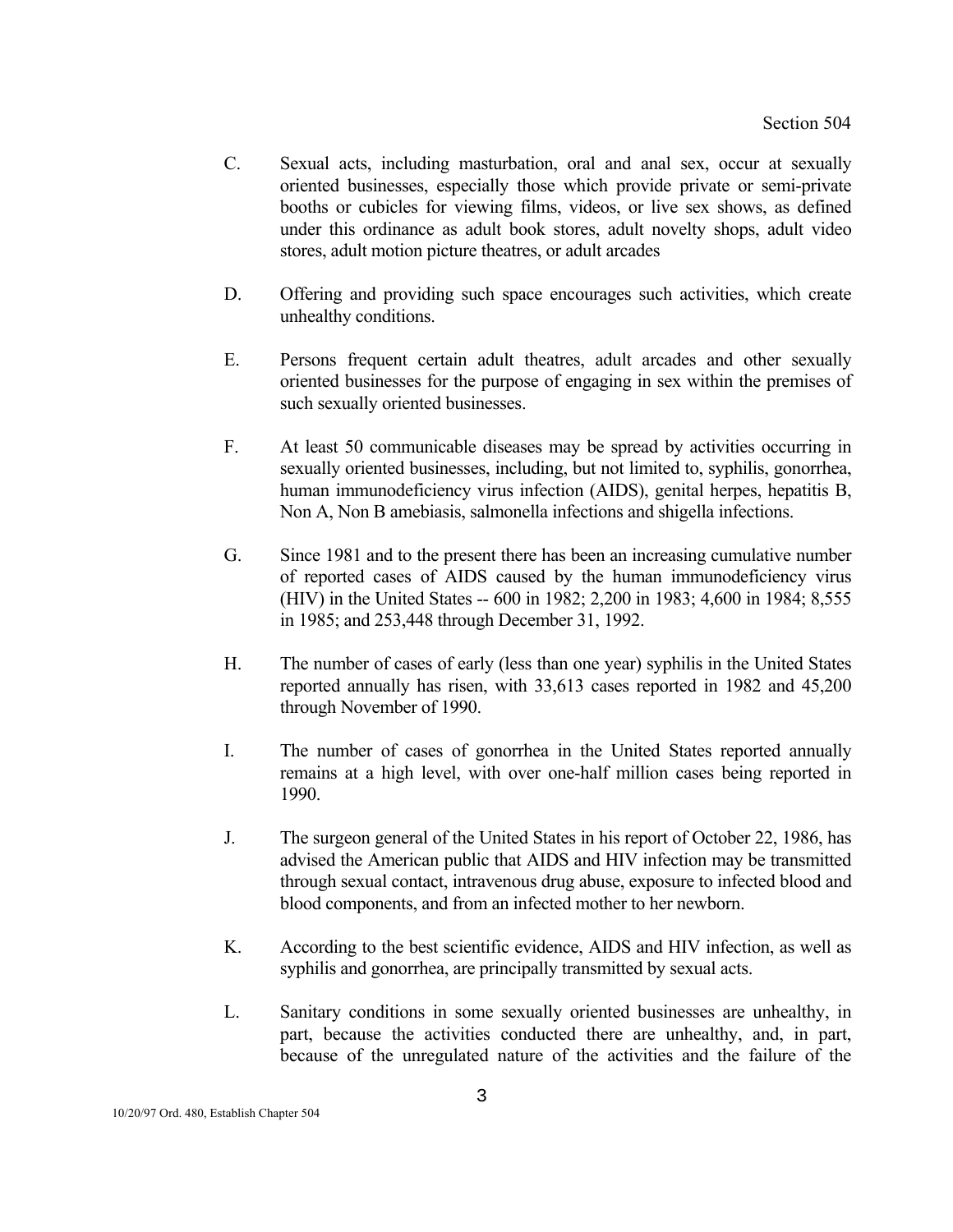owners and the operators of the facilities to self-regulate those activities and maintain those facilities.

- M. Numerous studies and reports have determined that semen is found in the areas of sexually oriented businesses where persons view "adult" oriented films.
- N. The findings noted in paragraphs A. through M. raise substantial governmental concerns.
- O. Sexually oriented businesses have operational characteristics which should be reasonably regulated in order to protect those substantial governmental concerns.
- P. A reasonable licensing procedure is an appropriate mechanism to place the burden of that reasonable regulation on the owners and the operators of the sexually oriented businesses. Further, such a licensing procedure will place a heretofore nonexistent incentive on the operators to see that the sexually oriented business is run in a manner consistent with the health, safety and welfare of its patrons and employees, as well as the citizens of the City. It is appropriate to require reasonable assurances that the licensee is the actual operator of the sexually oriented business, fully in possession and control of the premises and activities occurring therein.
- Q. Removal of doors on adult booths and requiring sufficient lighting on premises with adult booths advances a substantial government interest in curbing the illegal and unsanitary sexual activity occurring in adult theatres.
- R. Requiring licensees of sexually oriented businesses to keep information regarding current employees and certain past employees will help reduce the incidence of certain types of criminal behavior by facilitating the identification of potential witnesses or suspects and by preventing minors from working in such establishments.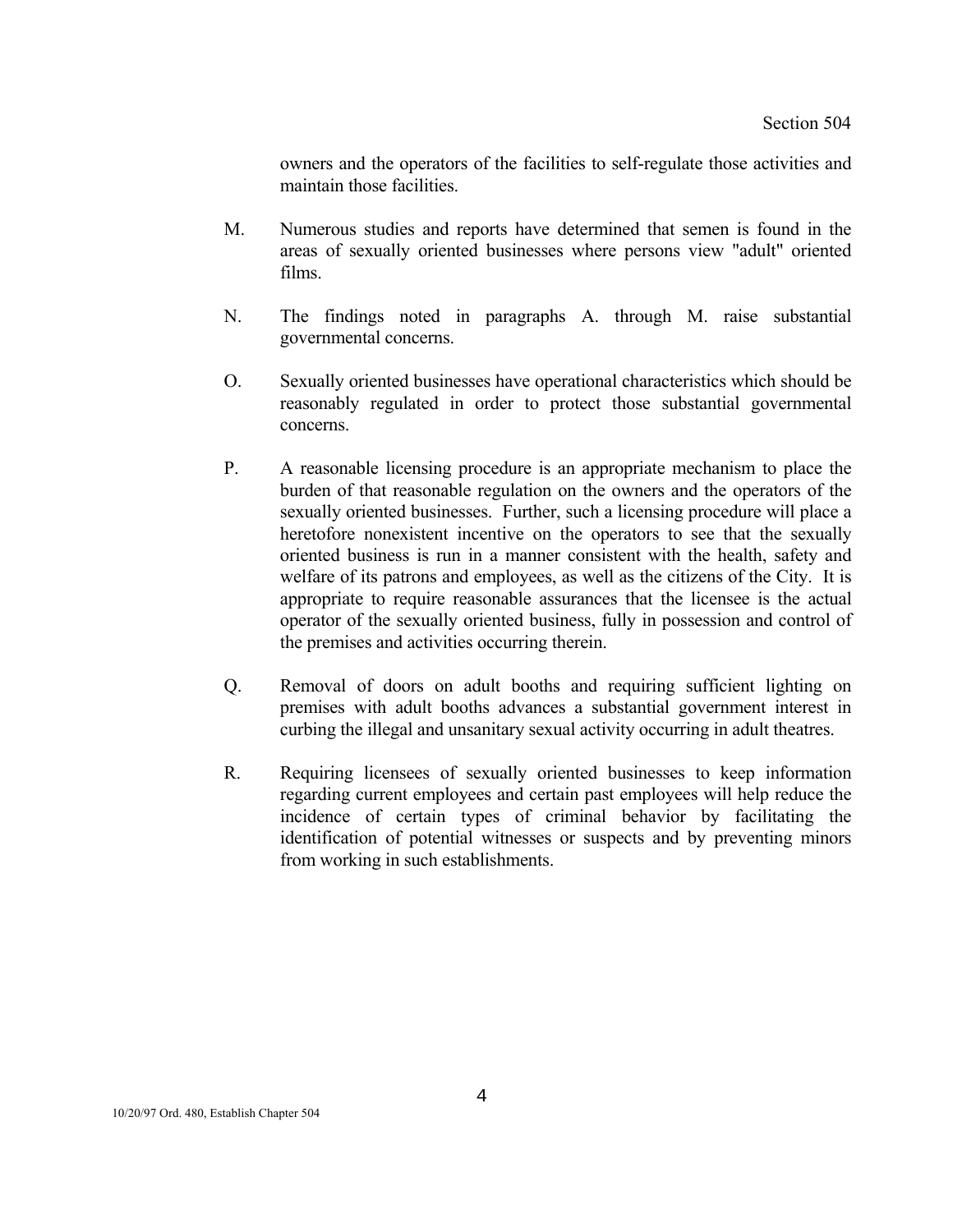- S. The disclosure of certain information by those persons ultimately responsible for the day-to-day operation and maintenance of the sexually oriented businesses, where such information is substantially related to the significant governmental interest in the operation of such uses, will aid in preventing the spread of sexually transmitted diseases.
- T. It is desirable in the prevention of the spread of communicable diseases to obtain a limited amount of information regarding certain employees who may engage in the conduct which this ordinance is designed to prevent or who are likely to be witnesses to such activity.
- U. The fact that an applicant for an adult use license has been convicted of a sexually related crime leads to the rational assumption that the applicant is likely to engage in that conduct in contravention of this ordinance.
- V. The barring of such individuals from the management of adult uses for a period of years serves as a deterrent to and prevents conduct which leads to the transmission of sexually transmitted diseases.
- W. The general welfare, health, and safety of the citizens of the City will be promoted by the enactment of this ordinance.

## 504.02 Definitions.

For the purposes of this ordinance, certain words or phrases cited shall have the following meaning:

- Subd. 1 Adult Arcade means any place to which the public is permitted or invited wherein coinoperated, slug-operated, or for any form of consideration, or electronically, electrically, or mechanically controlled still or motion picture machines, projectors, video or laser disc players, or other image-producing devices are maintained to show images to five or fewer persons per machine at any one time, and where the images so displayed are distinguished or characterized by the depicting or describing of "specified sexual activities" or "specified anatomical areas".
- Subd. 2Adult Bookstore, Adult Novelty Store or Adult Video Store means a commercial establishment which, as one of its principal purposes, offers for sale or rental for any form of consideration any one or more of the following: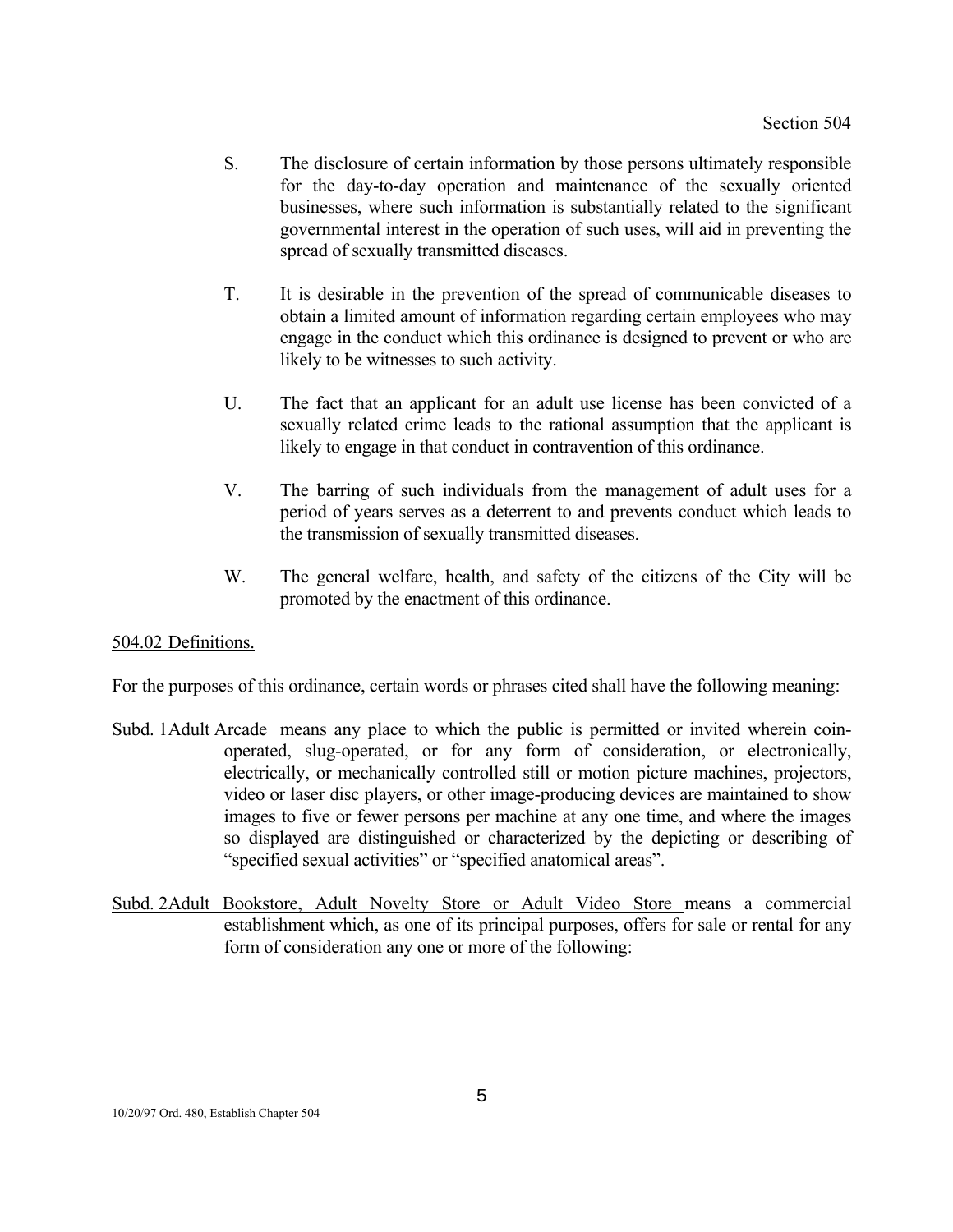- A. books, magazines, periodicals or other printed matter, or photographs, films, motion picture, video cassettes or video reproductions, slides, or other visual representations which are characterized by the depiction or description of "specified sexual activities" or "specified anatomical areas"; or
- B. instruments, devices, or paraphernalia which are designed for use in connection with "specified sexual activities".

 A commercial establishment may have other principal business purposes that do not involve the offer for sale or rental of material depicting or describing "specified sexual activities" or "specified anatomical areas" and still be categorized as ADULT BOOKSTORE, ADULT NOVELTY STORE, or ADULT VIDEO STORE.Such other business purposes will not serve to exempt such commercial establishments from being categorized as an ADULT BOOKSTORE, ADULT NOVELTY STORE, or ADULT VIDEO STORE so long as one of its principal business purposes is the offering for sale or rental for consideration the specified materials which are characterized by the depiction or description of "specified sexual activities" or "specified anatomical areas".

- Subd. 3 Adult Cabaret means a nightclub, bar, restaurant, or similar commercial establishment which regularly features;
	- A. persons who appear in a state of nudity or semi-nude; or
	- B. live performances which are characterized by the exposure of "specified anatomical areas" or by "specified sexual activities"; or
	- C. films, motion pictures, video cassettes, slides or other photographic reproductions which are characterized by the depiction or description of "specified sexual activities" or "specified anatomical areas"; and has a sign visible from the public right of way which advertises the availability of this adult type of photographic reproductions; or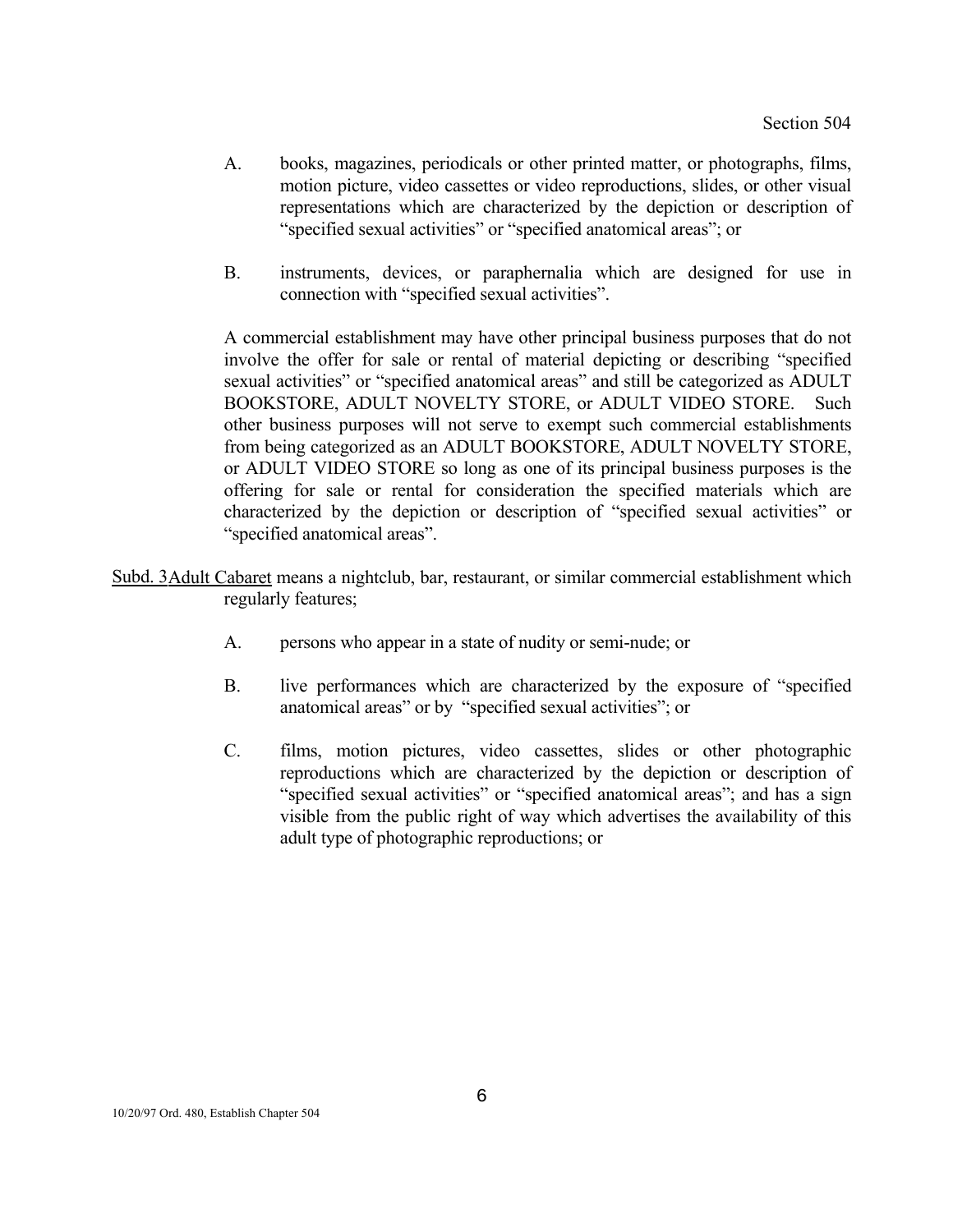- Subd. 4 Adult Motel means a hotel, motel or similar commercial establishment which:
	- D. offers accommodations to the public for any form of consideration; provides patrons with closed-circuit television transmissions, films, motion pictures, video cassettes, slides, or other photographic reproductions which are characterized by the depiction or description of "specified sexual activities" or "specified anatomical areas"; and has a sign visible from the public right of way which advertises the availability of this adult type of photographic reproductions; or
	- E. offers a sleeping room for rent for a period of time that is less than ten (10) hours; or
	- F. allows a tenant or occupant of a sleeping room to sub-rent the room for a period of time that is less than ten (10) hours.
- Subd. 5 Adult Motion Picture Theater means a commercial establishment where, for any form of consideration, films, motion pictures, video cassettes, slides, or similar photographic reproductions are regularly shown which are characterized by the depiction or description of "specified sexual activities" or "specified anatomical areas".
- Subd. 6 Adult Theater means a theater, concert hall, auditorium, or similar commercial establishment which regularly features persons who appear in a state of nudity or semi-nude, or live performances which are characterized by the exposure of "specified anatomical areas" or by "specified sexual activities".
- Subd. 7 Employee means a person who performs any service on the premises of a sexually oriented business on a full-time, part-time or contract basis, whether or not the person is designated an employee, independent contractor, agent or otherwise and whether or not said person is paid a salary, wage or other compensation by the operator of said business. Employee does not include a person exclusively on the premises for repair or maintenance of the premises or equipment on the premises, or for the delivery of goods to the premises.
- Subd. 8 Escort means a person who, for consideration, agrees or offers to act as a companion, guide, or date for another person, or who agrees or offers to privately model lingerie or to privately perform a striptease for another person.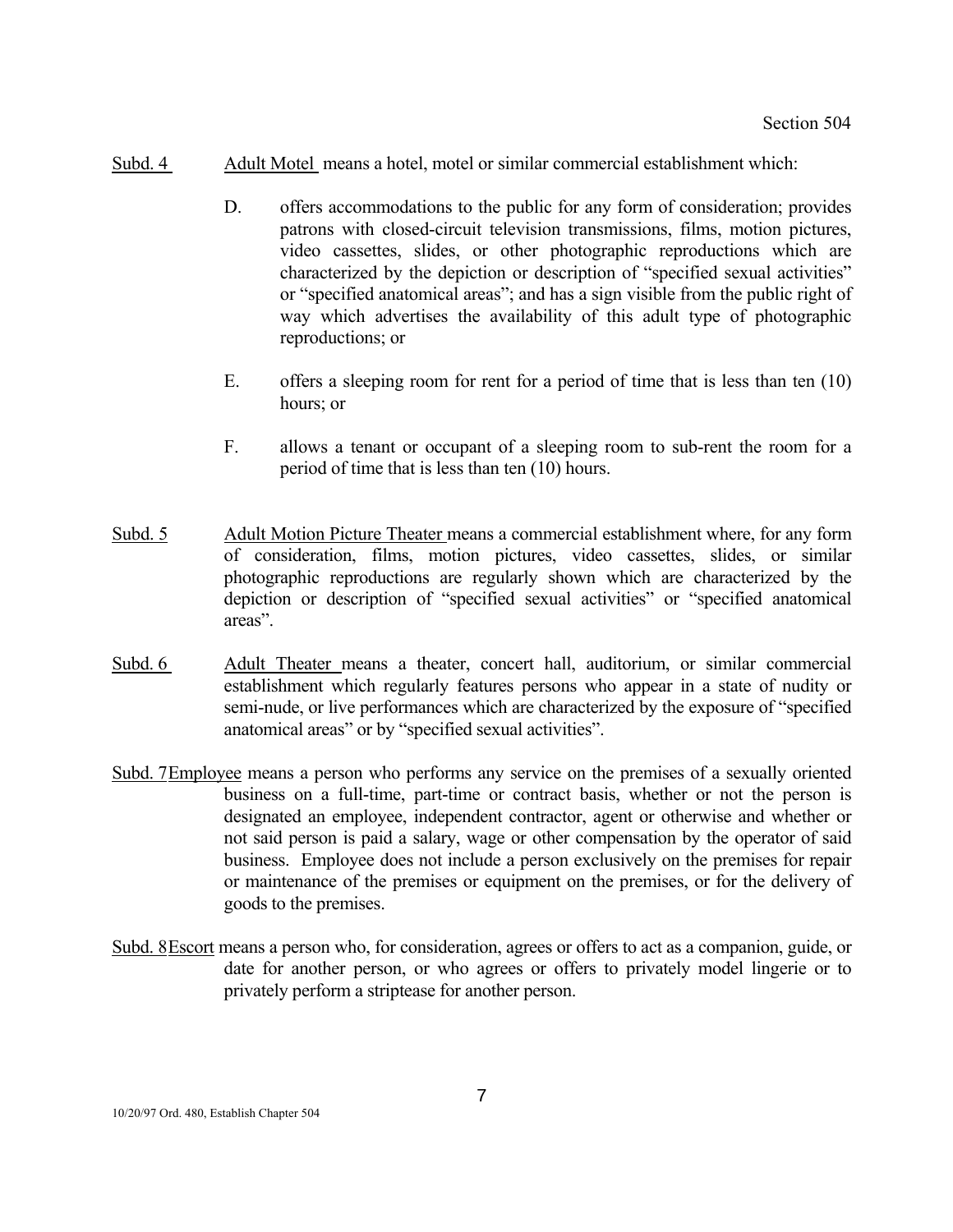- Subd. 9 Escort Agency means a person or business association who furnishes, offers to furnish, or advertises to furnish escorts as one of its primary business purposes for a fee, tip, or other consideration.
- Subd. 10 Establishment means and includes any of the following:
	- A. the opening or commencement of any sexually oriented business as a new business;
	- B. the conversion of an existing business, whether or not a sexually oriented business, to any sexually oriented business;
	- C. the additions of any sexually oriented business to any other existing sexually oriented business; or
	- D. the relocation of any sexually oriented business.
- Subd. 11 Licensee means a person in whose name a license to operate a sexually oriented business has been issued, as well as the individual listed as an applicant on the application for a license; and in the case of an employee, a person in whose name a license has been issued authorizing employment in a sexually oriented business.
- Subd. 12 Nude Model Studio means any place where a person who appears semi-nude, in a state of nudity, or who displays "specified anatomical areas" and is provided to be observed, sketched, drawn, painted, sculptured, photographed, or similarly depicted by other persons who pay money or any form of consideration. Nude Model Studio shall not include a proprietary school licensed by the State of Minnesota or a college, junior college or university supported entirely or in part by public taxation; a private college or university which maintains and operates educational programs in which credits are transferable to a college, junior college, or university supported entirely or partly by taxation; or in a structure:
	- A. that has no sign visible from the exterior of the structure and no other advertising that indicates a nude or semi-nude person is available for viewing; and
	- B. where in order to participate in a class a student must enroll at least three days in advance of the class; and
	- C. where no more than one nude or semi-nude model is on the premises at any one time.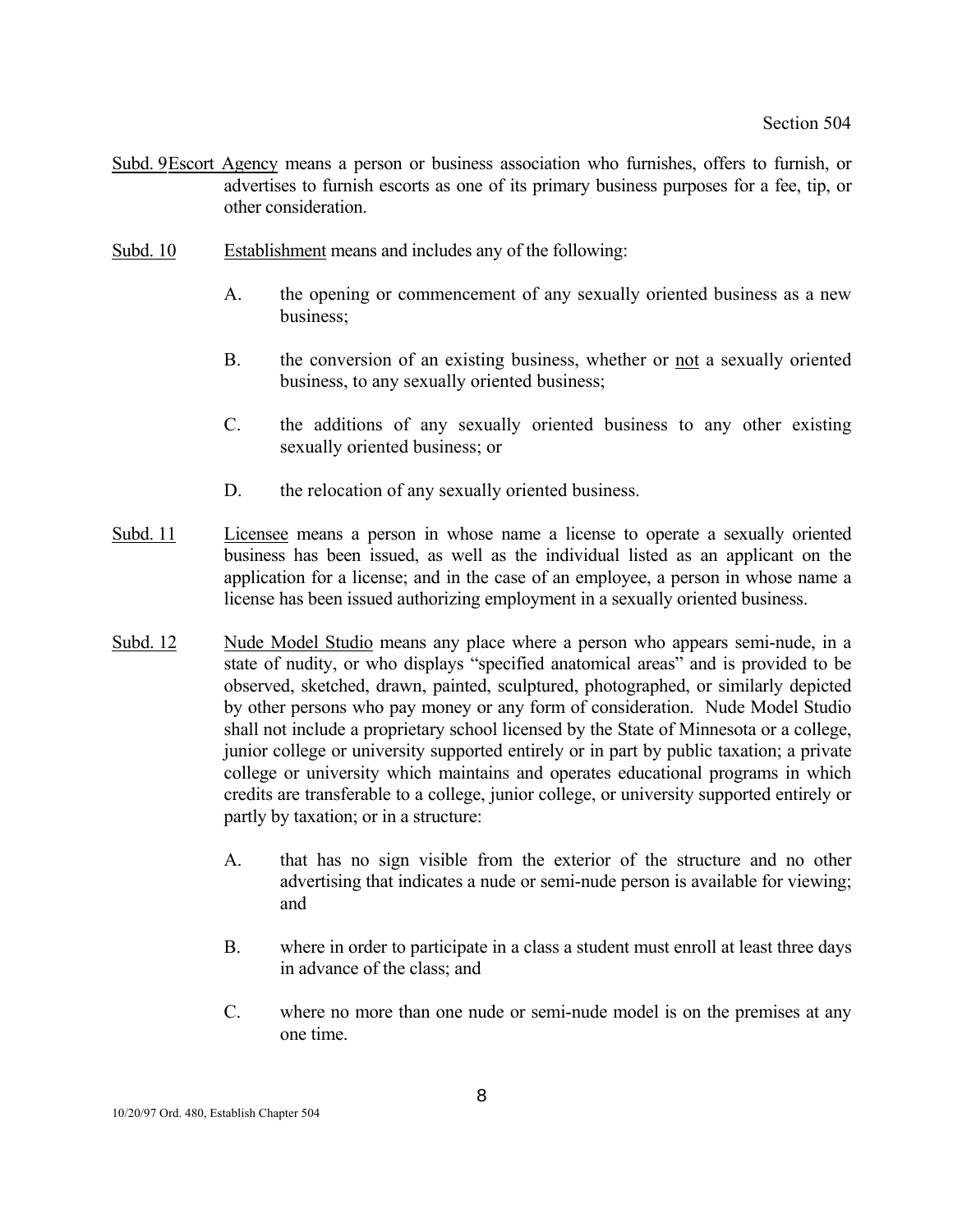- Subd. 13 Nudity or a State of Nudity means the showing of the human male or female genitals, pubic area, vulva, anus, anal cleft or cleavage with less than a fully opaque covering, the showing of the female breast with less than a fully opaque covering of any part of the nipple, or the showing of the covered male genitals in a discernible turgid state.
- Subd. 14 Person means an individual, proprietorship, partnership, corporation, association, or other legal entity.
- Subd. 15 Semi-Nude or in a Semi-Nude Condition means the showing of the female breast below a horizontal line across the top of the areola at its highest point or the showing of the male or female rear of the body which lies between two imaginary lines running parallel to the ground when a person is standing, the first or top of such line drawn at the top of the cleavage of the nates and second or bottom line drawn at the lowest visible point of the cleavage or the lowest point of the curvature of the fleshy protuberance, whichever is lower, and between two imaginary lines on each side of the body, which lines are perpendicular to the ground and to the horizontal lines described above, and which perpendicular lines are drawn through the point at which each nate meets the outer side of each leg. This definition shall include the entire lower portion of the human female breast, but shall not include any portion of the cleavage of the human female breast, exhibited by a dress, blouse, skirt, leotard, bathing suit, or other wearing apparel provided the areola is not exposed in whole or in part.
- Subd. 16 Sexual Encounter Center means a business or commercial enterprise that, as one of its principal business purposes, offers for any form of consideration:
	- A. physical contact in the form of wrestling or tumbling between persons of the opposite sex; or
	- B. activities between male and female persons and/or persons of the same sex when one or more of the persons is in a state of nudity or semi-nude.
- Subd. 17 Sexually Oriented Business means an adult arcade, adult bookstore, adult novelty store, adult video store, adult cabaret, adult motel, adult motion picture theater, adult theater, escort agency, nude model studio, or sexual encounter center.
- Subd. 18 Specified Anatomical Areas means:
	- A. the human male genitals in a discernibly turgid state, even if completely and opaquely covered; or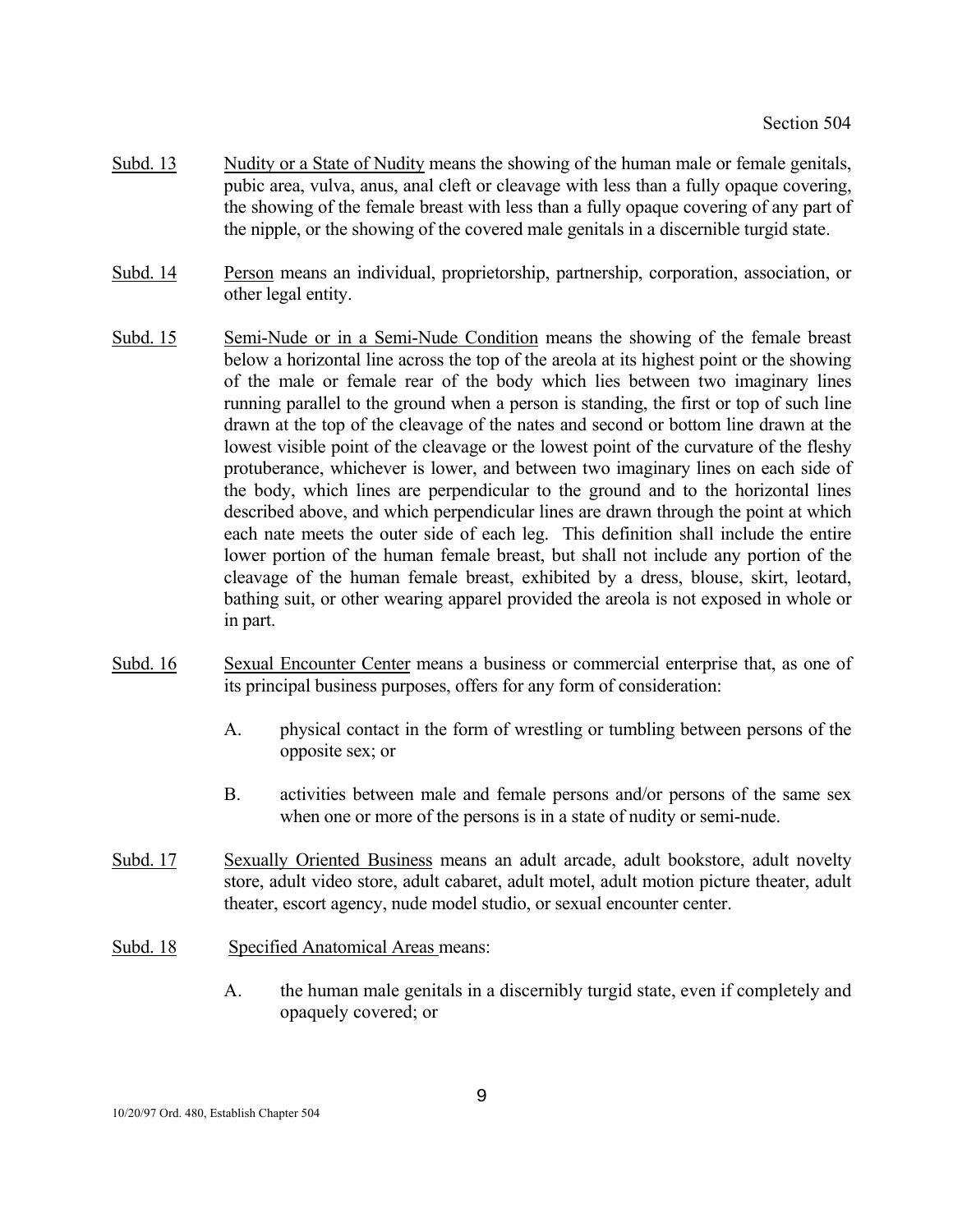- B. less than completely and opaquely covered human genitals, pubic region, buttocks or a female breast below a point immediately above the top of the areola.
- Subd. 19 Specified Criminal Activity means any of the following offenses:

 prostitution or promotion of prostitution; dissemination of obscenity; sale, distribution or display of harmful material to a minor; sexual performance by a child; possession or distribution of child pornography; public lewdness; indecent exposure; indecency with a child; engaging in organized criminal activity; sexual assault; molestation of a child; gambling; or distribution of a controlled substance; or any similar offenses to those described above under the criminal or penal code of other states or countries;

for which:

- A. less than two years have elapsed since the date of conviction or the date of release from confinement imposed for the conviction, whichever is the later date, if the conviction is of a misdemeanor offense;
- B. less than five years have elapsed since the date of conviction or the date of release from confinement for the conviction, whichever is the later date, if the conviction is of a felony offense; or
- C. less than five years have elapsed since the date of the last conviction or the date of release from confinement for the last conviction, whichever is the later date, if the convictions are of two or more misdemeanor offenses or combination of misdemeanor offenses occurring within any 24-month period.

 The fact that a conviction is being appealed shall have no effect on the disqualification of the applicant or a person residing with the applicant.

- Subd. 20 Specified Sexual Activities means any of the following:
	- A. the fondling or other erotic touching of human genitals, pubic region, buttocks, anus or female breasts;
	- B. sex acts, normal or perverted, actual or simulated, including intercourse, oral copulation, masturbation, or sodomy; or
	- C. excretory functions as part of or in connection with any of the activities set forth in A. and B. above.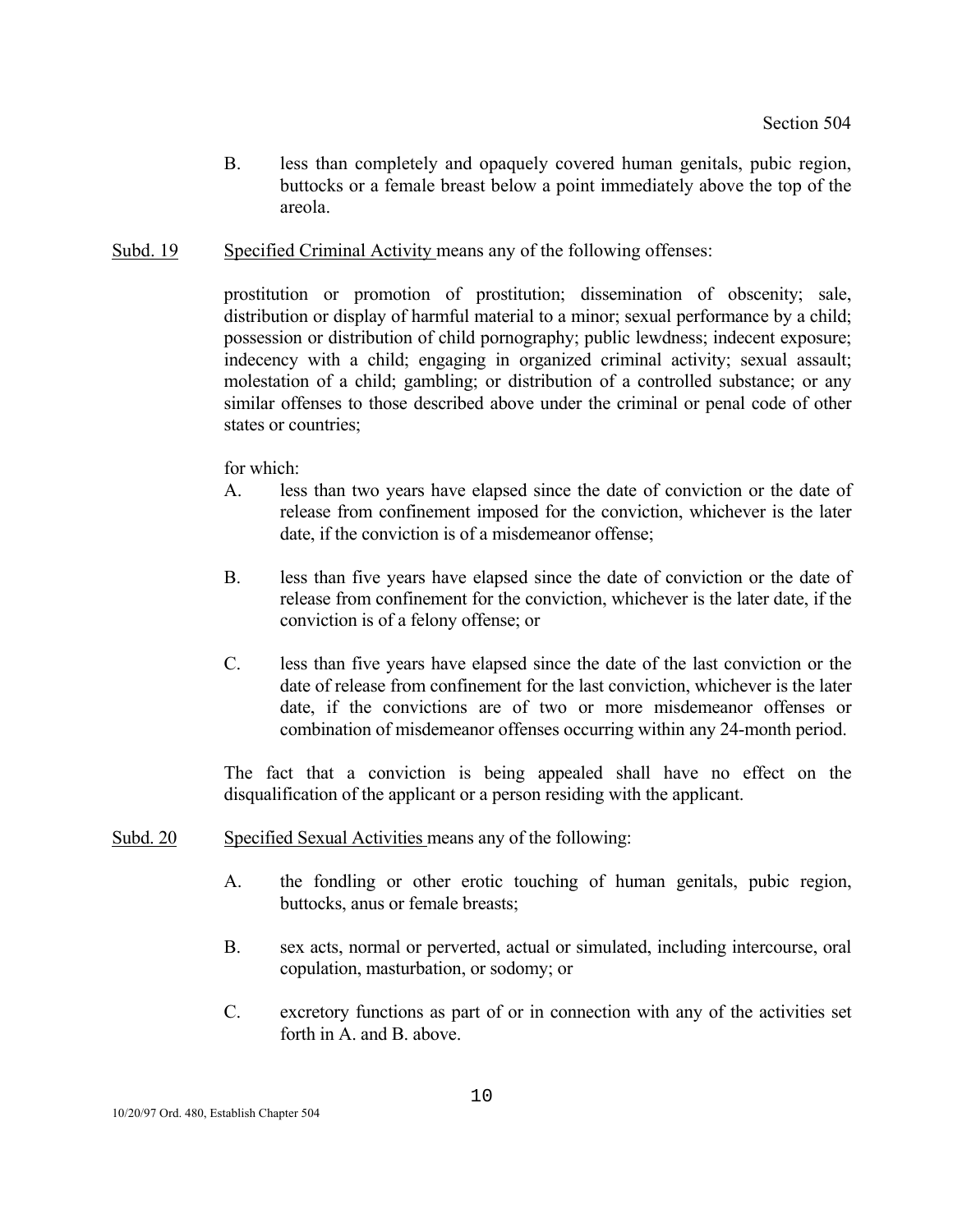- Subd. 21 Transfer of Ownership or Control of a sexually oriented business means and includes any of the following:
	- A. the sale, lease, or sublease of the business;
	- B. the transfer of securities which constitute a controlling interest in the business, whether by sale, exchange, or similar means; or
	- C. the establishment of a trust, gift, or other similar legal device which transfers the ownership or control of the business, except for transfer by bequest or other operation of law upon the death of the person possessing the ownership or control.

### 504.03 Classification.

Sexually oriented businesses are classified as follows:

- A. adult arcades;
- B. adult bookstores, adult novelty stores, or adult video stores;
- C. adult cabarets;
- D. adult motels;
- E. adult motion picture theaters;
- F. adult theaters;
- G. escort agencies;
- H. nude model studios; and
- I. sexual encounter centers.

504.04 License Required.

Subd. 1 It is unlawful:

- A. For any person to operate a sexually oriented business without a valid sexually oriented business license issued by the City pursuant to this ordinance.
- B. For any person to operate a sexually oriented business who is not licensed as a sexually oriented business employee by the City pursuant to this ordinance.
- C. For any person to obtain employment with a sexually oriented business without having secured a sexually oriented business employee license pursuant to this ordinance.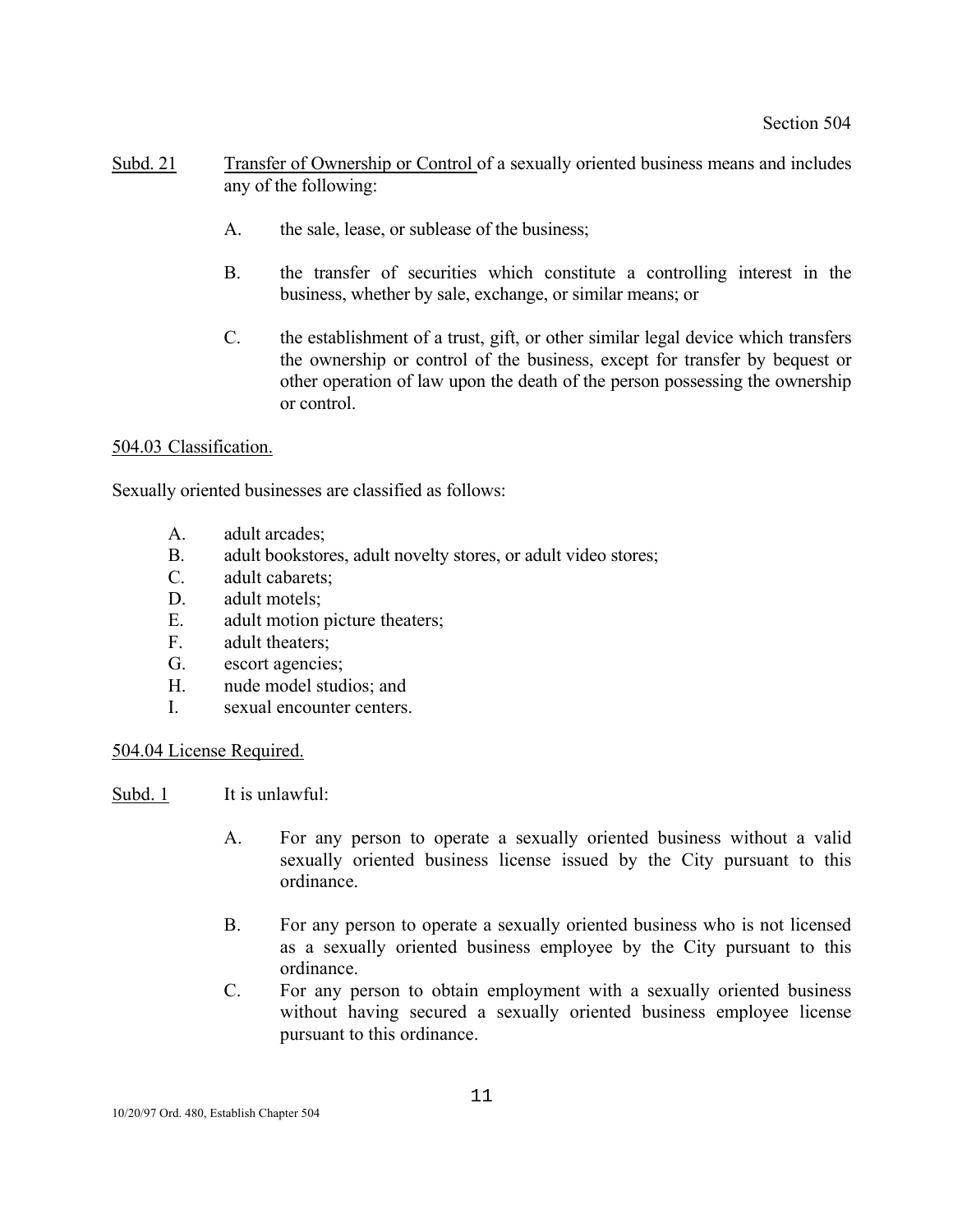Subd. 2 An application for a license must be made on a form provided by the City.

- Subd. 3 All applicants must be qualified according to the provisions of this ordinance. The application may request and the applicant shall provide such information (including fingerprints) as to enable the City to determine whether the applicant meets the qualifications established in this ordinance.
- Subd. 4If a person who wishes to operate a sexually oriented business is an individual, the person must sign the application for a license as applicant. A person who wishes to operate a sexually oriented business other than an individual who has a 20 percent or greater interest in the business must sign the application for a license as applicant. Each applicant must be qualified under the following Section and each applicant shall be considered a licensee if a license is granted.
- Subd. 5 The completed application for a sexually oriented business license shall contain the following information and shall be accompanied by the following documents:
	- A. If the applicant is:
		- 1. an individual, the individual shall state his/her legal name and any aliases and submit proof that he/she is eighteen years of age.
		- 2. a partnership, the partnership shall state its complete name, and the names of all partners, whether the partnership is general or limited, and a copy of the partnership agreement, if any;
		- 3. a corporation, the corporation shall state its complete name, the date of its incorporation, evidence that the corporation is in good standing under the laws of its state of incorporation, the names and capacity of all officers, directors and principal stockholders, and the name of the registered corporate agent and the address of the registered office for service of process.
	- B. If the applicant intends to operate the sexually oriented business under a name other than that of the applicant; he or she must state 1) the sexually oriented business's fictitious name and 2) submit the required registration documents.
	- C. Whether the applicant, or a person residing with the applicant, has been convicted of a specified criminal activity as defined in this ordinance, and if so, the specified criminal activity involved, the date, place, and jurisdiction of each.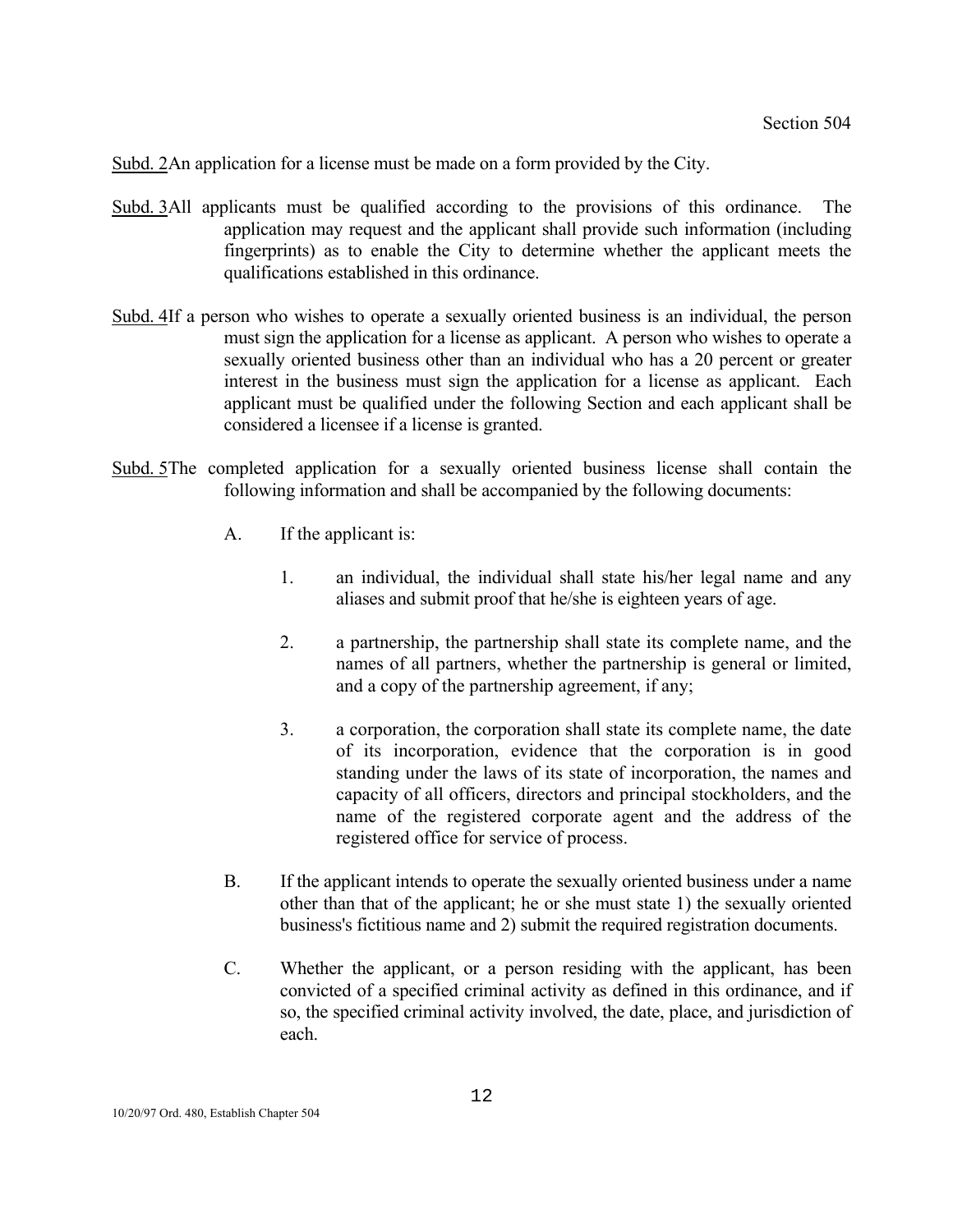- D. Whether the applicant, or a person residing with the applicant, has had a previous license under this ordinance or other similar sexually oriented business ordinances from another city or county denied, suspended or revoked, including the name and location of the sexually oriented business for which the permit was denied, suspended or revoked, as well as the date of denial, suspension or revocation, and whether the applicant or a person residing with the applicant has been a partner in a partnership or an officer, director or principal stockholder of a corporation that is licensed under this ordinance whose license has previously been denied, suspended or revoked, including the name and location of the sexually oriented business for which the permit was denied, suspended or revoked as well as the date of denial, suspension or revocation.
- E. Whether the applicant or a person residing with the applicant holds any other licenses under this ordinance or other similar sexually oriented business ordinance from another city or county and, if so, the names and locations of such other licensed businesses.
- F. The single classification of license for which the applicant is filing.
- G. The location of the proposed sexually oriented business, including a legal description of the property, street address, and telephone number(s), if any.
- H. The applicant's mailing address and residential address.
- I. A recent photograph of the applicant(s).
- J. The applicant's driver's permit number, Social Security number, and/or his/her state or federally issued tax identification number.
- K. A sketch or diagram showing the configuration of the premises, including a statement of total floor space occupied by the business. The sketch or diagram need not be professionally prepared, but it must be drawn to a designated scale or drawn with marked dimensions of the interior of the premises to an accuracy of plus or minus six (6) inches.
- L. A current certificate and straight-line drawing prepared within thirty (30) days prior to application by a registered land surveyor depicting the property lines and the structures containing any existing sexually oriented businesses within 500 feet of the property to be certified; the property lines of any established religious institution/synagogue, school, or public park or recreation area within 500 feet of the property to be certified. For purposes of this Section, a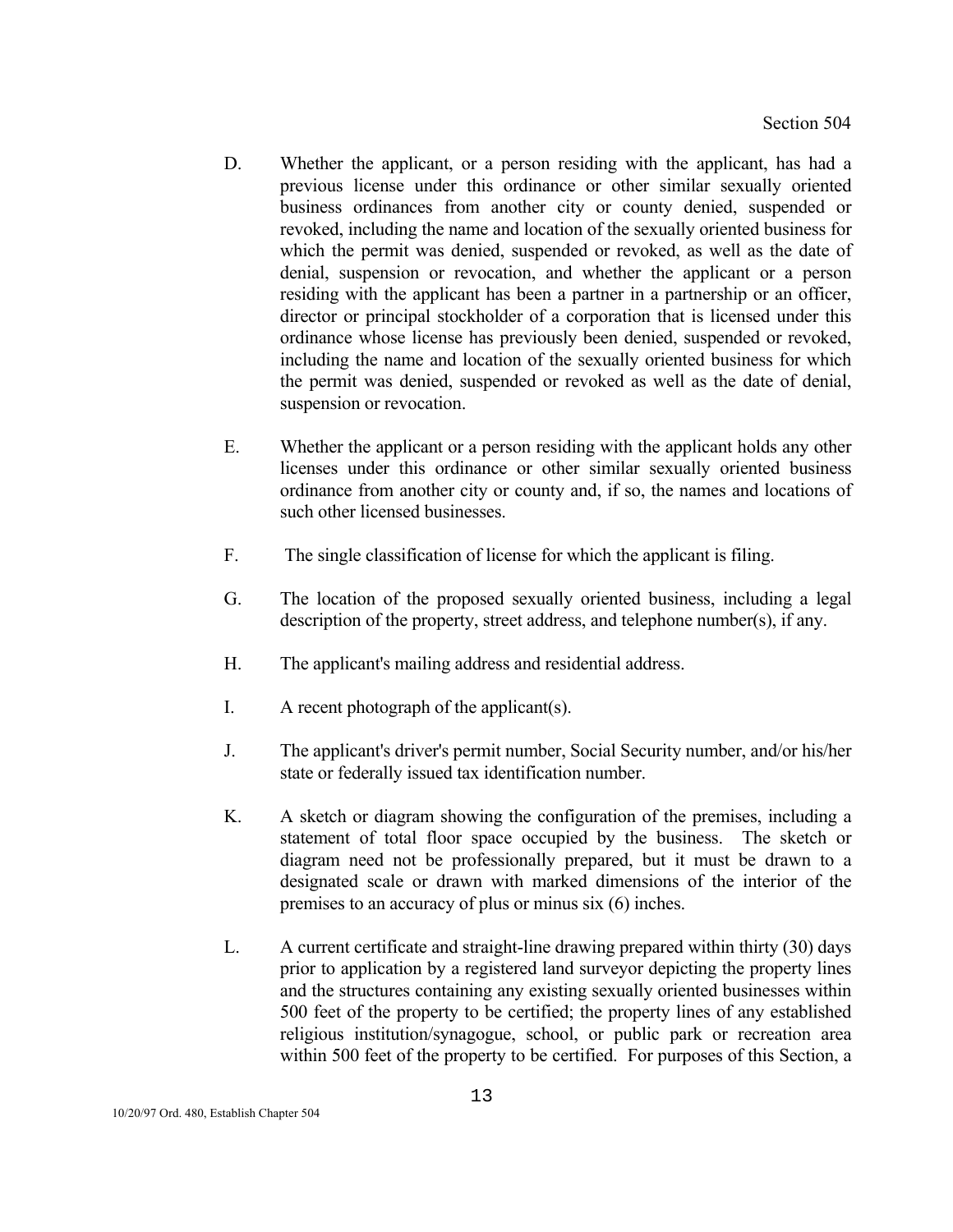use shall be considered existing or established if it is in existence at the time an application is submitted.

- M. If an applicant wishes to operate a sexually oriented business, other than an adult motel, which shall exhibit on the premises, in a viewing room or booth of less than one hundred fifty (150) square feet of floor space, films, video cassettes, other video reproductions, or live entertainment which depict "specified sexual activities" or "specified anatomical areas", then the applicant shall comply with the application requirements set forth in Section 504.04.
- Subd. 6 Before any applicant may be issued a sexually oriented business employee license, the applicant shall submit on a form to be provided by the City the following information:
	- A. The applicant's name or any other name (including "stage" names) or aliases used by the individual;
	- B. Age, date and place of birth;
	- C. Height, weight, hair and eye color;
	- D. Present residence address and telephone number;
	- E. Present business address and telephone number,
	- F. Date, issuing state and number of driver's permit or other identification card information;
	- G. Social Security number; and
	- H. Proof that the individual is at least eighteen (18) years of age.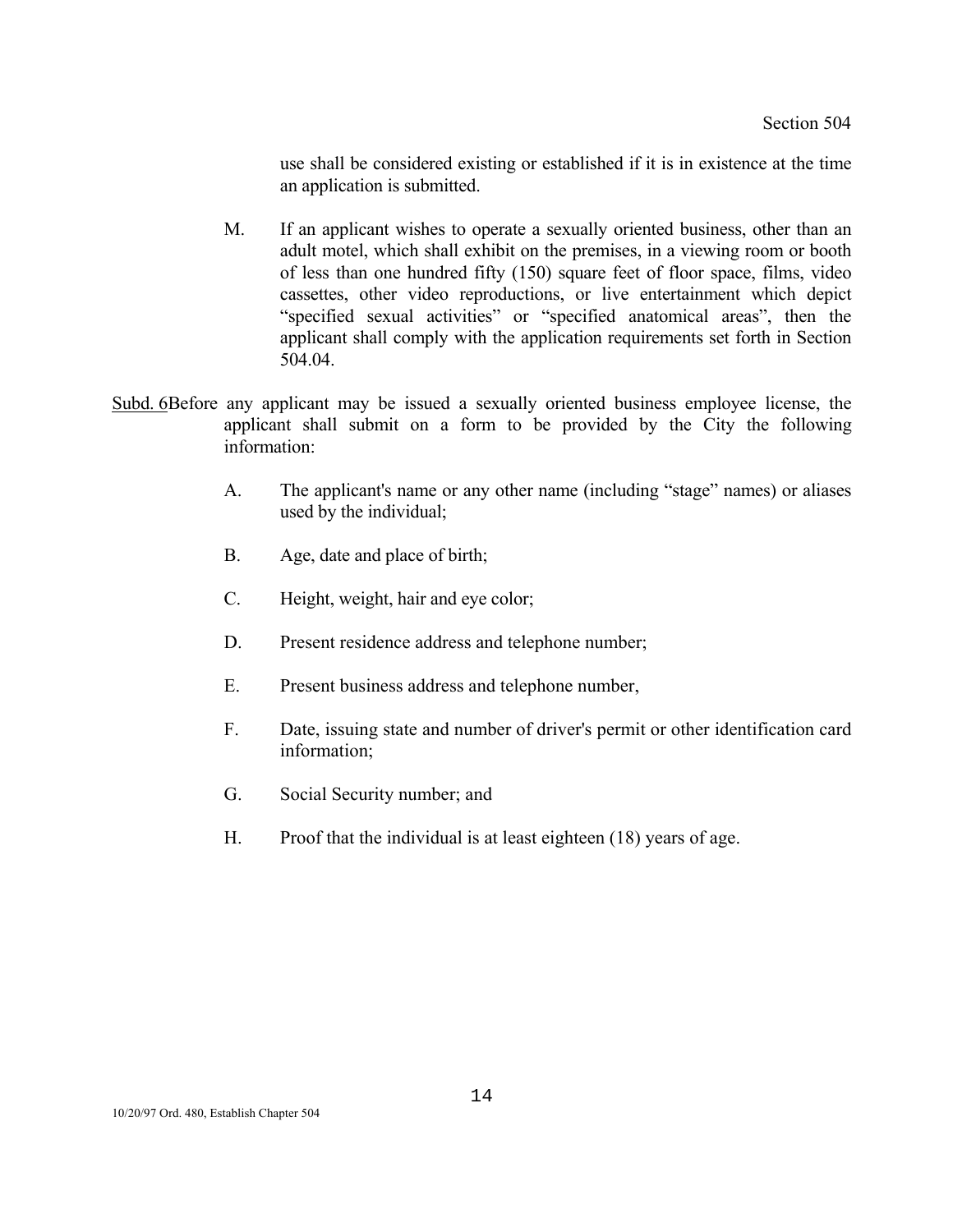- Subd. 7 Attached to the application form for a sexually oriented business employee license as provided above, shall be the following:
	- A. A color photograph of the applicant clearly showing the applicant's face, and the applicant's fingerprints on a form provided by the police department. Any fees for the photographs and fingerprints shall be paid by the applicant.
	- B. A statement detailing the license history of the applicant for the five (5) years immediately preceding the date of the filing of the application, including whether such applicant previously operated or is seeking to operate, in this or any other county, city, state, or country has ever had a license, permit, or authorization to do business denied, revoked, or suspended, or had any professional or vocational license or permit denied, revoked or suspended. In the event of any such denial, revocation, or suspension, state the name, the name of the issuing or denying jurisdiction, and describe in full the reason for the denial, revocation, or suspension. A copy of any order of denial, revocation, or suspension shall be attached to the application.
	- C. A statement whether the applicant has been convicted of a specified criminal activity as defined in this ordinance and, if so, the specified criminal activity involved, the date, place and jurisdiction of each.
- Subd. 8 No alcoholic beverages may be served or allowed on the premises of a sexually oriented business.

## 504.05 Issuance of License.

Subd. 1 Upon the filing of said application for a sexually oriented business employee license, the City shall issue a temporary license to said applicant. The application shall then be referred to the appropriate City staff for an investigation to be made on such information as is contained on the application.

> The application process shall be completed within thirty (30) days from the date the completed application is filed. After the investigation, the City shall issue a license, unless it is determined by a preponderance of the evidence that one or more of the following findings is true:

- A. The applicant has failed to provide information reasonably necessary for issuance of the license or has falsely answered a question or request for information on the application form;
- B. The applicant is under the age of eighteen (18) years;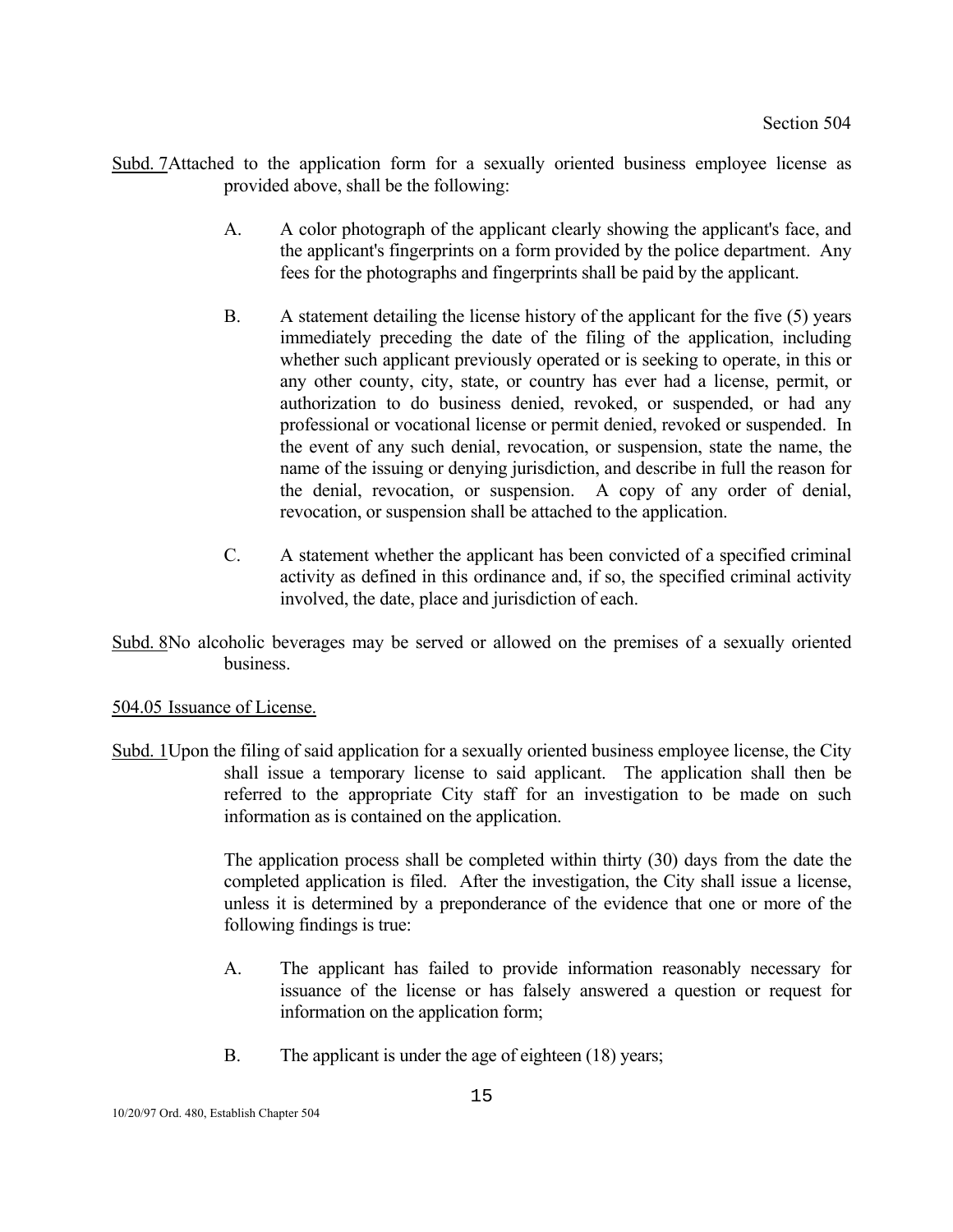- C. The applicant has been convicted of a "specified criminal activity" as defined in this ordinance;
- D. The sexually oriented business employee license is to be used for employment in a business prohibited by local or state law, statute, rule or regulation, or prohibited by particular provisions of this ordinance; or
- E. The applicant has had a sexually oriented business employee license revoked by the City within two (2) years of the date of the current application. If the sexually oriented business employee license is denied, the temporary license previously issued is immediately deemed null and void. Denial, suspension, or revocation of a license issued pursuant to this subsection shall be subject to appeal as set forth in Section 504.10.
- Subd. 2 A license granted pursuant to this section shall be subject to annual renewal upon the written application of the applicant and a finding by the City that the applicant has not been convicted of any specified criminal activity" as defined in this ordinance or committed any act during the existence of the previous license, which would be grounds to deny the initial license application. The renewal of the license shall be subject to the payment of the fee as set forth in Section 504.06.
	- A. An applicant is under eighteen (18) years of age;
	- B. An applicant or a person with whom applicant is residing is overdue in payment to the City of taxes, fees, fines, or penalties assessed against or imposed upon him/her in relation to any business;
	- C. An applicant has failed to provide information reasonably necessary for issuance of the license or has falsely answered a question or request for information on the application form;
	- D. An applicant or a person with whom the applicant is residing has been denied a license by the City to operate a sexually oriented business within the preceding twelve (12) months or whose license to operate a sexually oriented business has been revoked within the preceding twelve (12) months;
	- E. An applicant or a person with whom the applicant is residing has been convicted of a specified criminal activity defined in this ordinance;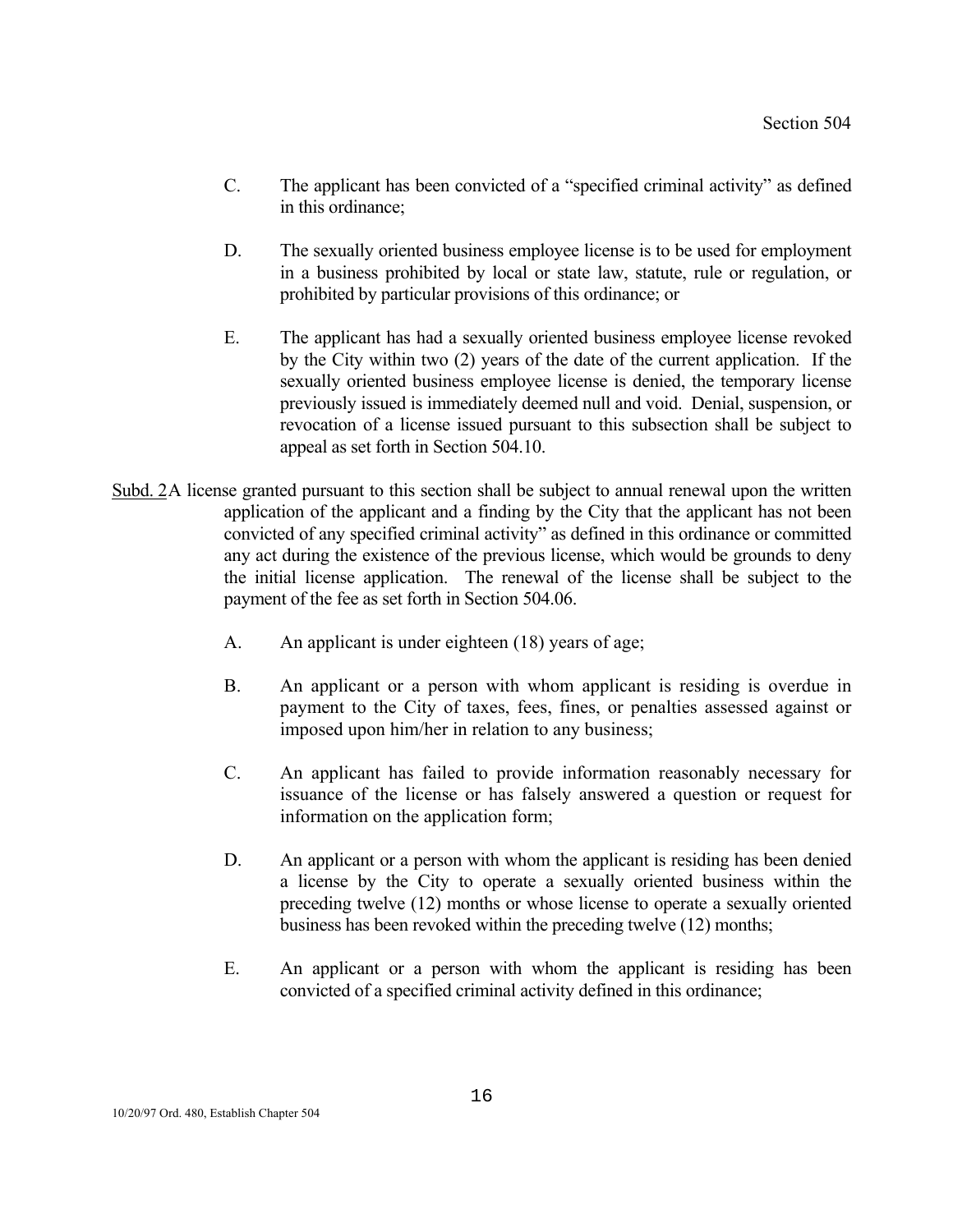- F. The premises to be used for the sexually oriented business has not been approved by the health department, fire department, and the building official as being in compliance with the applicable laws and ordinances;
- G. The license fee required by this ordinance has not been paid;
- H. An applicant of the proposed establishment is in violation of or is not in compliance with any of the provisions of this ordinance.
- Subd. 3 The license, if granted shall state on its face the name of the person or persons to whom it is granted, the expiration date, the address of the sexually oriented business and the classification for which the license is issued pursuant to Section 504.03. All licenses shall be posted in a conspicuous place at or near the entrance to the sexually oriented business so that they may be easily read at any time.
- Subd. 4 The health department, fire department, and the building official shall complete their certification that the premises is in compliance or not in compliance within twenty (20) days of receipt of the application by the City.
- Subd. 5A sexually oriented business license shall be issued for only one classification as found in Section 504.03.

#### 504.06 Fees.

- Subd. 1 Every application for a sexually oriented business license (whether for a new license or for renewal of an existing license) shall be accompanied by a non-refundable application and investigation fee.
- Subd. 2 In addition to the application and investigation fee required above, every sexually oriented business that is granted a license (new or renewal) shall pay to the City an annual nonrefundable license fee within 30 days of license issuance or renewal.
- Subd. 3 Every application for a sexually oriented business employee license (whether for a new license or for renewal of an existing license) shall be accompanied by an annual non-refundable application, investigation and license fee.
- Subd. 4 All license applications and fees shall be submitted to the Clerk of the City.
- Subd. 5 All fees are established by resolution of the City Council.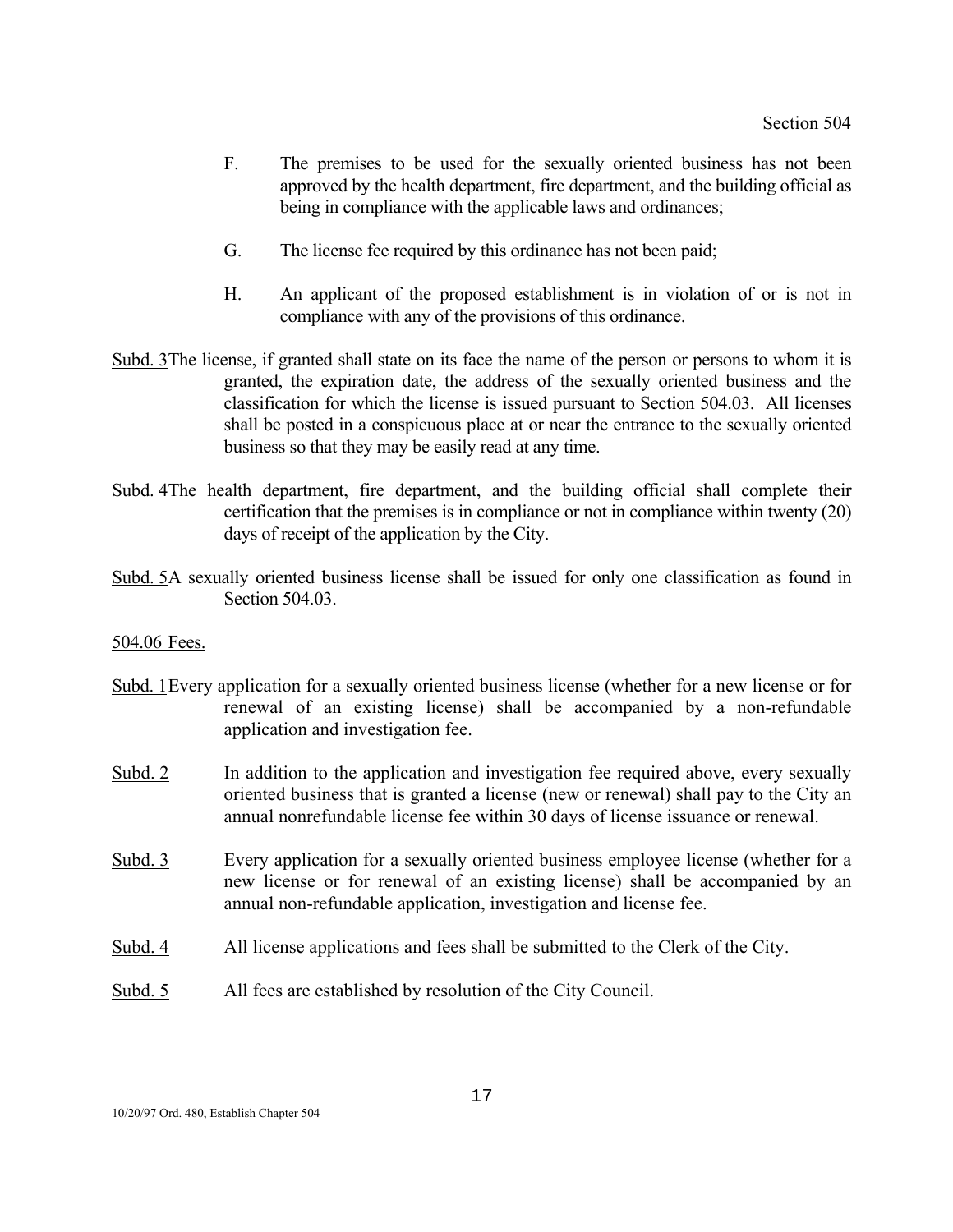### 504.07 Inspection.

- Subd. 1 An applicant or licensee shall permit representatives of the Police Department, Health Department, Fire Department, Zoning Department, or other City departments or agencies to inspect the premises of a sexually oriented business for the purpose of insuring compliance with the law, at any time it is occupied or open for business.
- Subd. 2 A person who operates a sexually oriented business or his agent or employee commits a misdemeanor if he refuses to permit such lawful inspection of the premises at any time it is occupied or open for business.

### 504.08 Expiration of License

- Subd. 1 Each license shall expire one year from the date of issuance and may be renewed only by making application as provided in Section 504.04. Application for renewal shall be made at least thirty (30) days before the expiration date, and when made less than thirty (30) days before the expiration date, the expiration of the license will not be affected.
- Subd. 2 When the City denies renewal of a license, the applicant shall not be issued a license for one year from the date of denial. If, subsequent to denial, the City finds that the basis for denial of the renewal license has been corrected or abated, the applicant may be granted a license if at least ninety (90) days have elapsed since the date denial became final.

### 504.09 Suspension.

The City shall suspend a license for a period not to exceed thirty (30) days if it determines that a licensee or an employee of a licensee has:

- A. violated or is not in compliance with any section of this ordinance;
- B. refused to allow an inspection of the sexually oriented business premises as authorized by this chapter; or
- C. knowingly permitted gambling by any person on the sexually oriented business premises.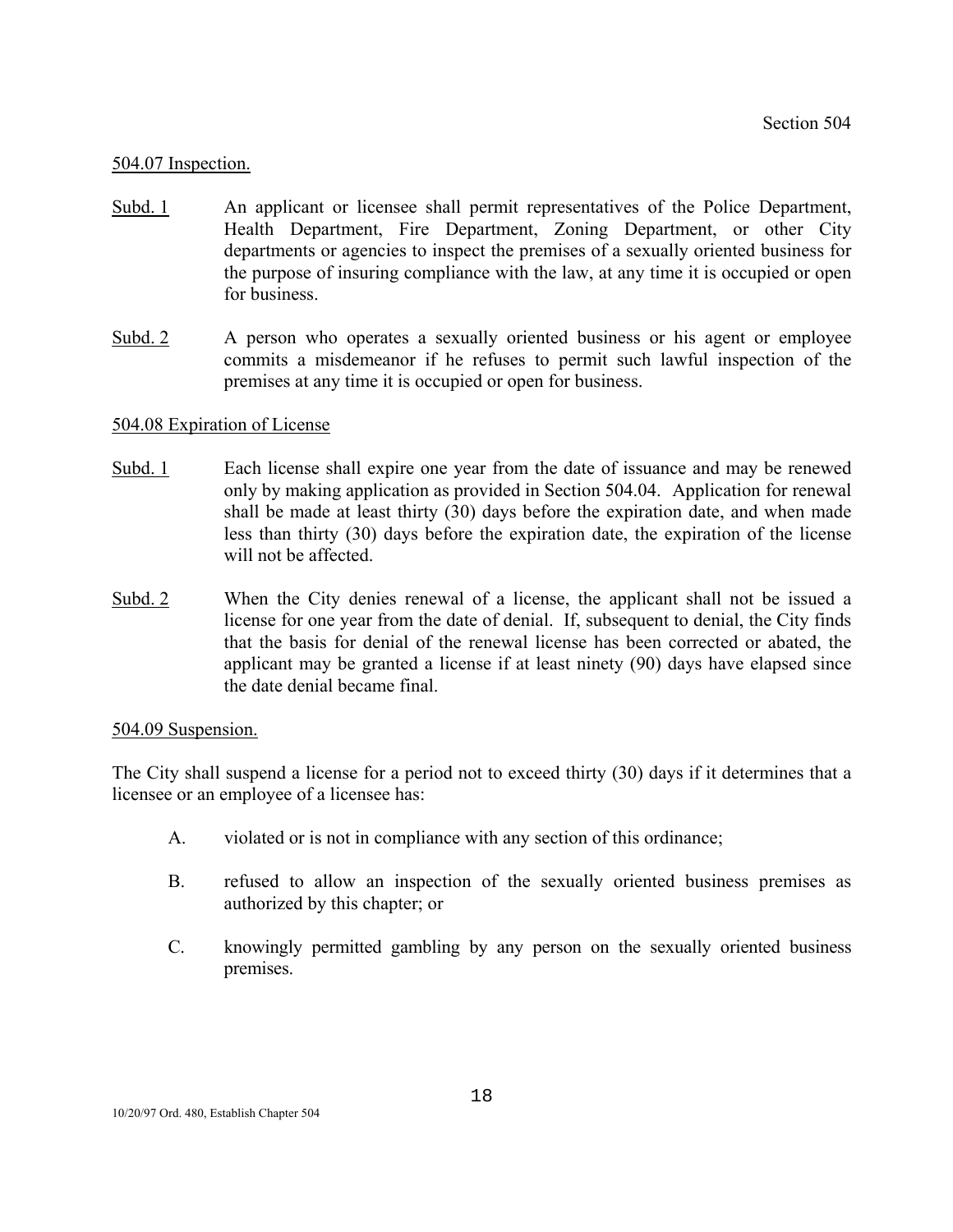### 504.10 Revocation.

- Subd. 1 The City shall revoke a license if a cause of suspension in Section 504.09 occurs and the license has been suspended within the preceding twelve (12) months.
- Subd. 2 The City shall revoke a license if it determines that:
	- A. a licensee gives false or misleading information in the material submitted during the application process;
	- B. a licensee has knowingly allowed possession, use, or sale of controlled substances on the premises;
	- C. a licensee has knowingly allowed prostitution on the premises;
	- D. a licensee knowingly operated the sexually oriented business during a period of time when the licensee's license was suspended;
	- E. except in the case of an adult motel, a licensee has knowingly allowed any act of sexual intercourse, sodomy, oral copulation, masturbation, or other sex act to occur in or on the licensed premises; or
	- F. a licensee is delinquent in payment to the City, County, or State for any taxes or fees past due.
- Subd. 3 When the City revokes a license, the revocation shall continue for one (1) year, and the licensee shall not be issued a sexually oriented license for one (1) year from the date the revocation became effective. If, subsequent to revocation, the City finds that the basis for the revocation has been corrected or abated, the applicant may be granted a license if at least ninety (90) days have elapsed since the date the revocation became effective.
- Subd. 4 After denial of an application, or denial of a renewal of an application, or suspension or revocation of any license, the applicant or licensee may seek prompt judicial review of such administrative action in any court of competent jurisdiction. The administrative action shall be promptly reviewed by the court.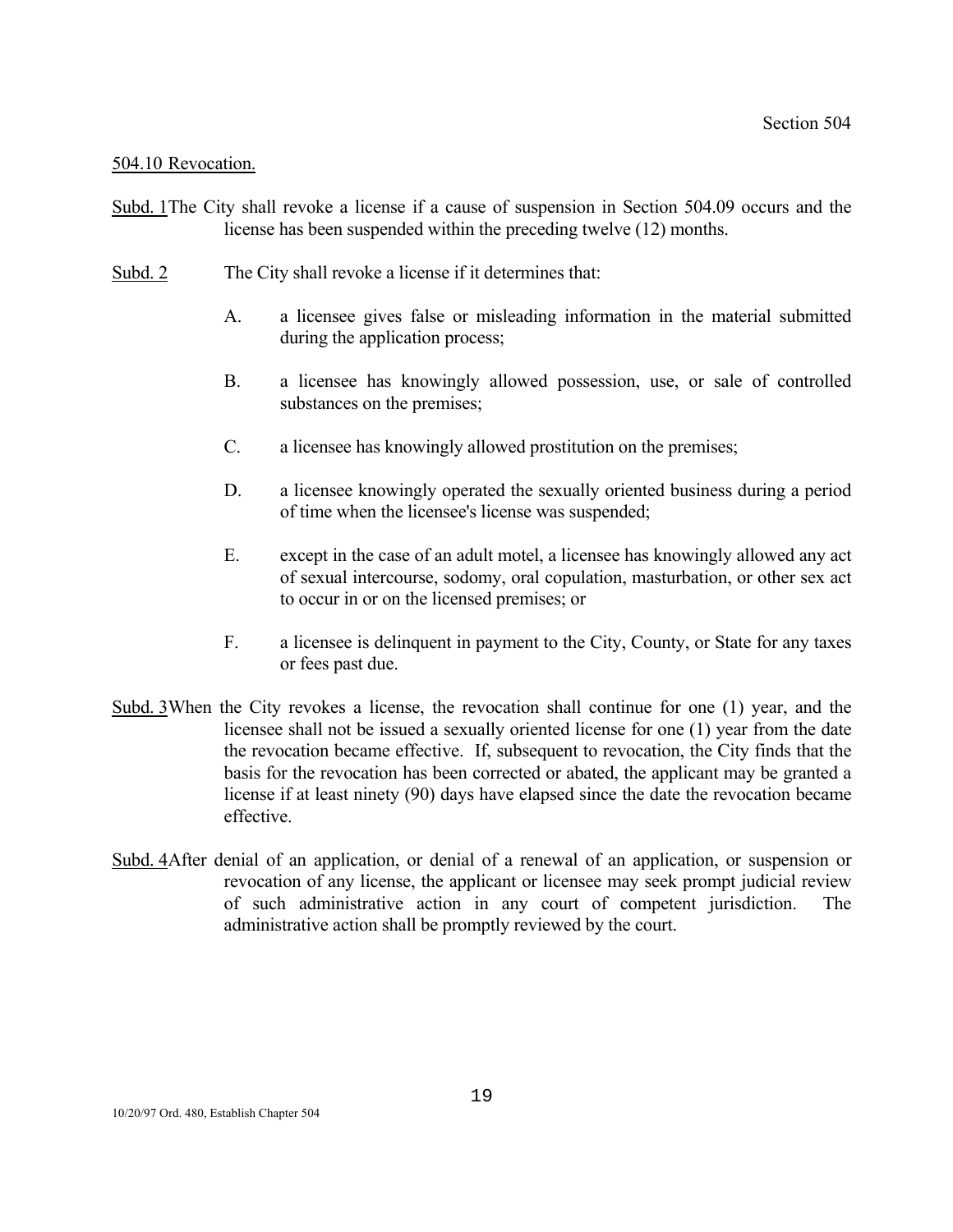### 504.11 Transfer of License.

A licensee shall not transfer his/her license to another, nor shall a licensee operate a sexually oriented business under the authority of a license at any place other than the address designated in the application.

### 504.12 Location of Sexually Oriented Businesses.

- Subd. 1 A person commits a misdemeanor if that person operates or causes to be operated a sexually oriented business in any zoning district other than the I-1 industrial Park District and the 1-2 General Industrial District, as defined and described in the Waconia zoning ordinance.
- Subd. 2 A person commits an offense if the person operates or causes to be operated a sexually oriented business within 500 feet of:
	- A. Any church or church related facility or organization;
	- B. A public or private educational facility classified as a preschool, elementary, middle, junior high or senior high school;
	- C. Residential zoned property;
	- D. A public park;
	- E. An on-sale liquor establishment;
	- F. Another sexually oriented business;
	- G. A public library; or
	- H. A licensed day care center.
- Subd. 3 A person commits a misdemeanor if that person causes or permits the operation, establishment or maintenance of more than one sexually oriented business in the same building, structure, or portion thereof, or the increase of floor area of any sexually oriented business in any building, structure or portion thereof containing another sexually oriented business.
- Subd. 4 For the purpose of Subd. 2, measurement shall be made in a straight line from the closest point of the property line of the building upon which the sexually oriented business is located, from the property line of the premises of a use listed in Subd. 2.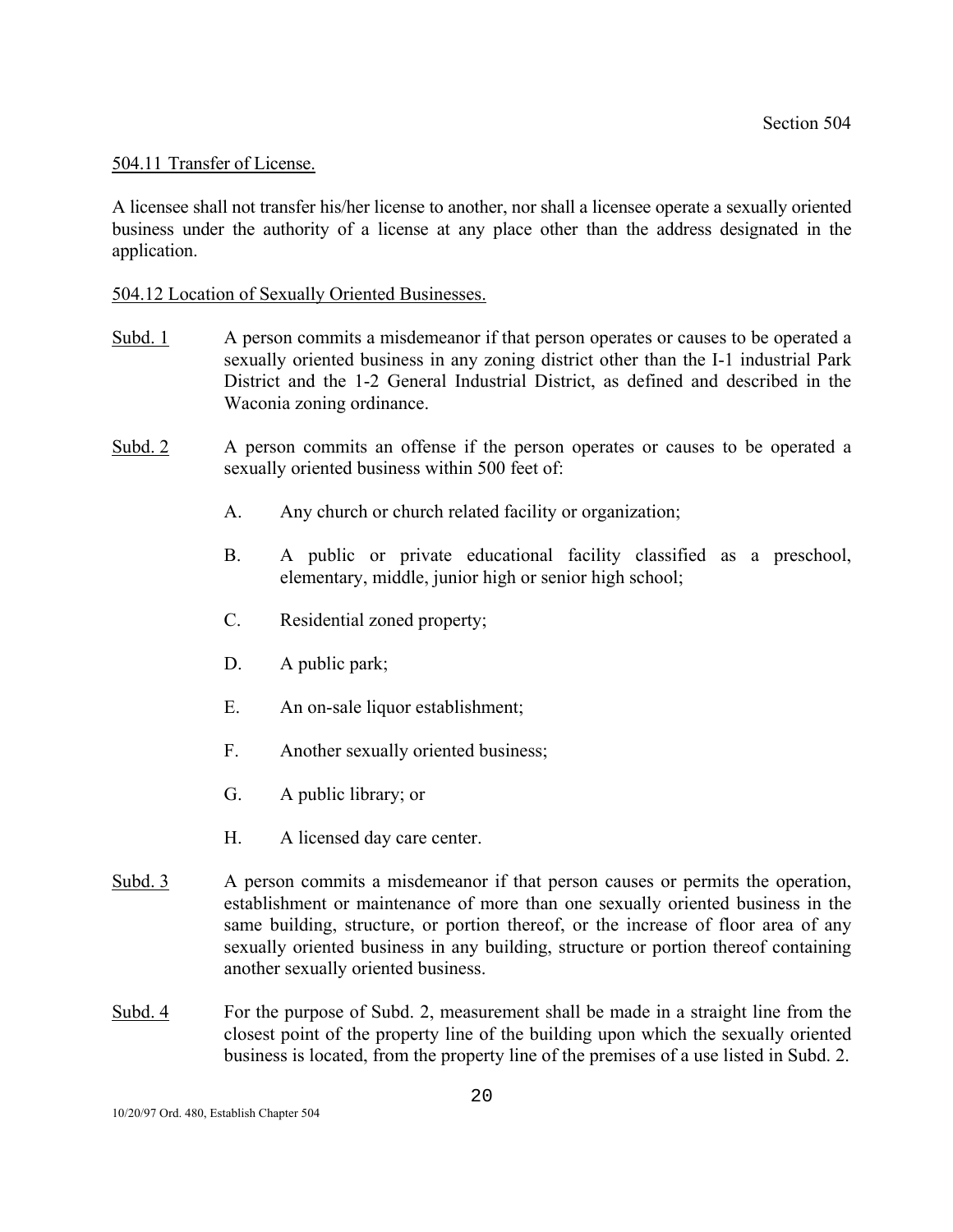### 504.13 Additional Regulations for Adult Motels.

- Subd. 1 Evidence that a sleeping room in a hotel, motel or a similar commercial establishment has been rented and vacated two or more times in a period of time that is less than ten (10) hours creates a refutable presumption that the establishment is an adult motel as that term is defined in this ordinance.
- Subd. 2 A person commits a misdemeanor if, as the person in control of a sleeping room in a hotel, motel or similar commercial establishment that does not have a sexually oriented license, he/she rents or subagents a sleeping room to a person and, within ten (10) hours from the time the room is rented, he/she rents or subagents the same sleeping room again.
- Subd. 3 For purposes of Subd. 2 of this section, the terms "rent" or "sub-rent" mean the act of permitting a room to be occupied for any form of consideration.
- 504.14 Regulations Pertaining to Exhibition of Sexually Explicit Films, Videos, or Live Entertainment in Viewing Rooms.
- Subd. 1 A person who operates or causes to be operated a sexually oriented business other than an adult motel, which exhibits on the premises in a viewing room of less than one hundred fifty (150) square feet of floor space, a film, video cassette, live entertainment or other video reproduction which depicts "specified sexual activities" or "specified anatomical areas", shall comply with the following requirements:
	- A. Upon application for a sexually oriented license, the application shall be accompanied by a diagram of the premises showing a plan thereof specifying the location of one or more manager's stations and the location of all overhead lighting fixtures and designating any portion of the premises in which patrons will not be permitted. A manager's station may not exceed thirty-two (32) square feet of floor area. The diagram shall also designate the place at which the permit will be conspicuously posted, if granted. A professionally prepared diagram in the nature of an engineer's or architect's blueprint shall not be required; however, each diagram should be oriented to the north or to some designated street or object and should be drawn to a designated scale or with marked dimensions sufficient to show the various internal dimensions of all areas of the interior of the premises to an accuracy of plus or minus six (6) inches. The City may waive the foregoing diagram for renewal applications if the applicant adopts a diagram that was previously submitted and certifies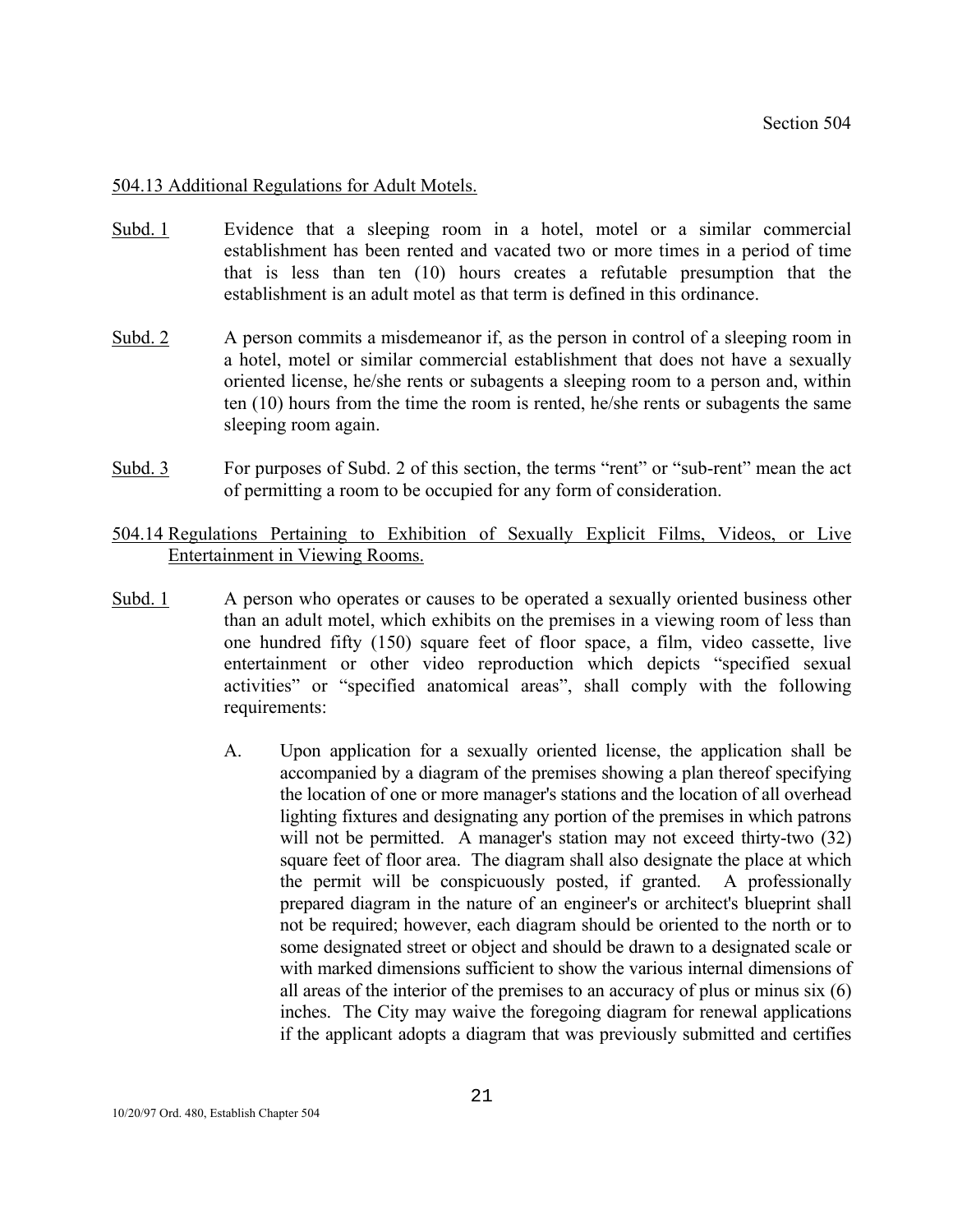that the configuration of the premises has not been altered since it was prepared.

- B. The application shall be sworn to be true and correct by the applicant.
- C. No alteration in the configuration or location of a manager's station may be made without the prior approval of the City.
- D. It is the duty of the licensee of the premises to ensure that at least one licensed employee is on duty and situated in each manager's station at all times that any patron is present inside the premises.
- E. The interior of the premises shall be configured in such a manner that there is an unobstructed view from a manager's station of every area of the premises to which any patron is permitted access for any purpose excluding restrooms. Restrooms may not contain video reproduction equipment. If the premises has two or more manager's stations designated, then the interior of the premises shall be configured in such a manner that there is an unobstructed view of each area of the premises to which any patron is permitted access for any purpose from at least one of the manager's stations. The view required in this subsection must be by direct line of sight from the manager's station.
- F. It shall be the duty of the licensees to ensure that the view area specified in Paragraph E. remains unobstructed by any doors, curtains, partitions, walls, merchandise, display racks or other materials and, at all times, to ensure that no patron is permitted access to any area of the premises which has been designated as an area in which patrons will not be permitted in the application filed pursuant to Paragraph A. of this Section.
- G. No viewing room may be occupied by more than one person at any time.
- H. The premises shall be equipped with overhead lighting fixtures of sufficient intensity to illuminate every place to which patrons are permitted access at an illumination of not less than one (1.0) foot candle as measured at the floor level.
- I. It shall be the duty of the licensees to ensure that the illumination described above is maintained at all times that any patron is present in the premises.
- J. No licensee shall allow openings of any kind to exist between viewing rooms or booths.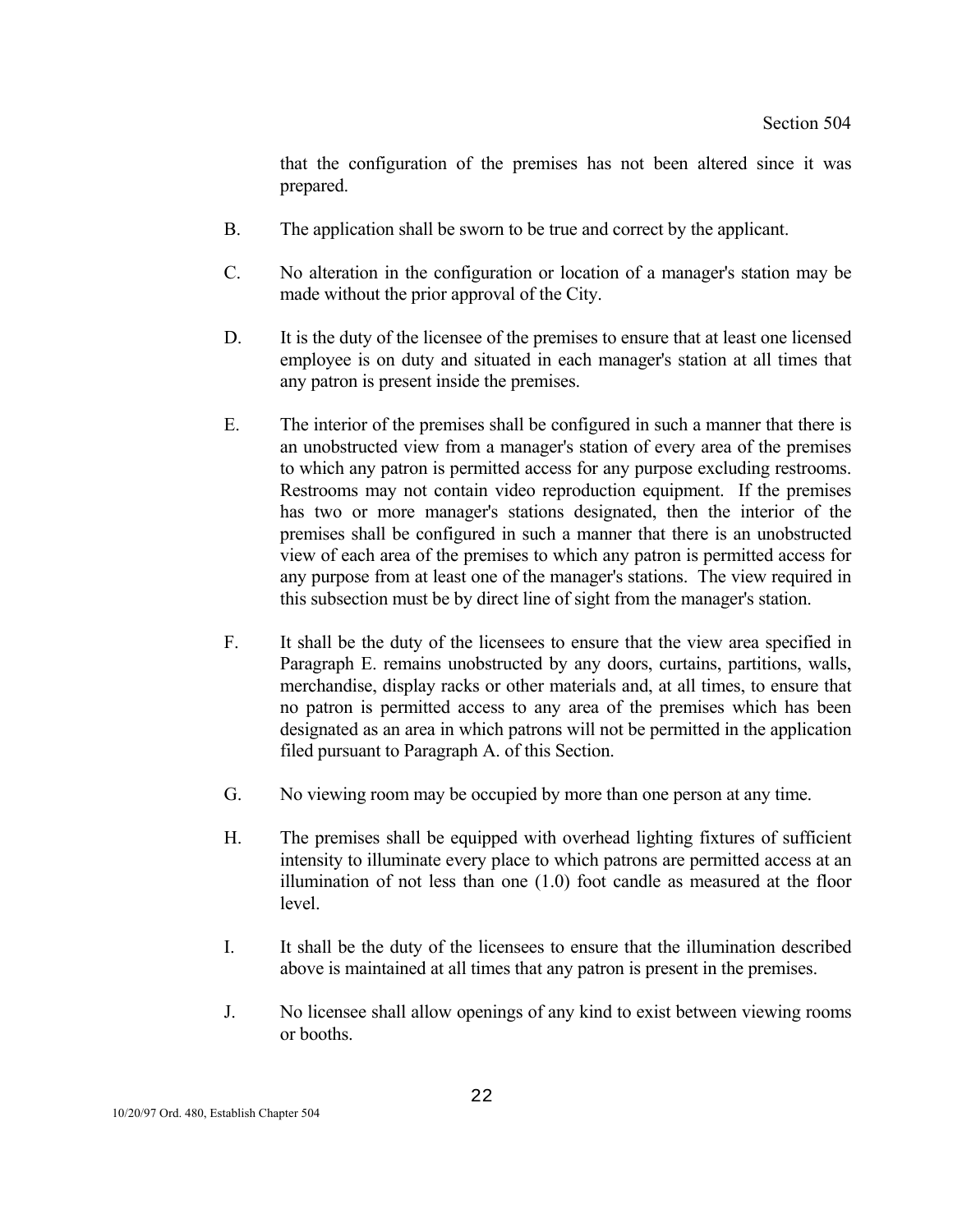- K. No person shall make or attempt to make an opening of any kind between viewing booths or rooms.
- L. The licensee shall, during each business day, regularly inspect the walls between the viewing booths to determine if any openings or holes exist.
- M. The licensee shall cause all floor coverings in viewing booths to be nonporous, easily cleanable surfaces, with no rugs or carpeting.
- N. The licensee shall cause all wall surfaces and ceiling surfaces in viewing booths to be constructed of, or permanently covered by, nonporous, easily cleanable material. No wood, plywood, composition board or other porous material shall be used within forty eight (48) inches of the floor.
- Subd. 2A person having a duty under Paragraph A. through N. of Subd. 1 above commits a misdemeanor if he or she knowingly fails to fulfill that duty.

### 504.15 Additional Regulations for the Display of Adult Video Tapes and Adult Books and Periodicals

Subd. 1 Those businesses for which the sale or rental of films, motion pictures, video cassettes or video reproductions containing depictions of "specified sexual activities" or "specified anatomical areas" as defined herein, whether defined as an "Adult Book Store", "Adult Novelty Store", "Adult Video Store", or a business for which the sale and/or rental of said materials is not one of its principal business purposes, shall display the cases, packages and actual films, movies or video tapes in a separate, enclosed room which is not accessible to minors. It shall be the responsibility of the owner and any person supervising such an establishment to enforce the requirements of this subsection and see that minors are prohibited from entering such a room. Any person having a duty under this subsection commits a misdemeanor if he or she knowingly fails to fulfill that duty.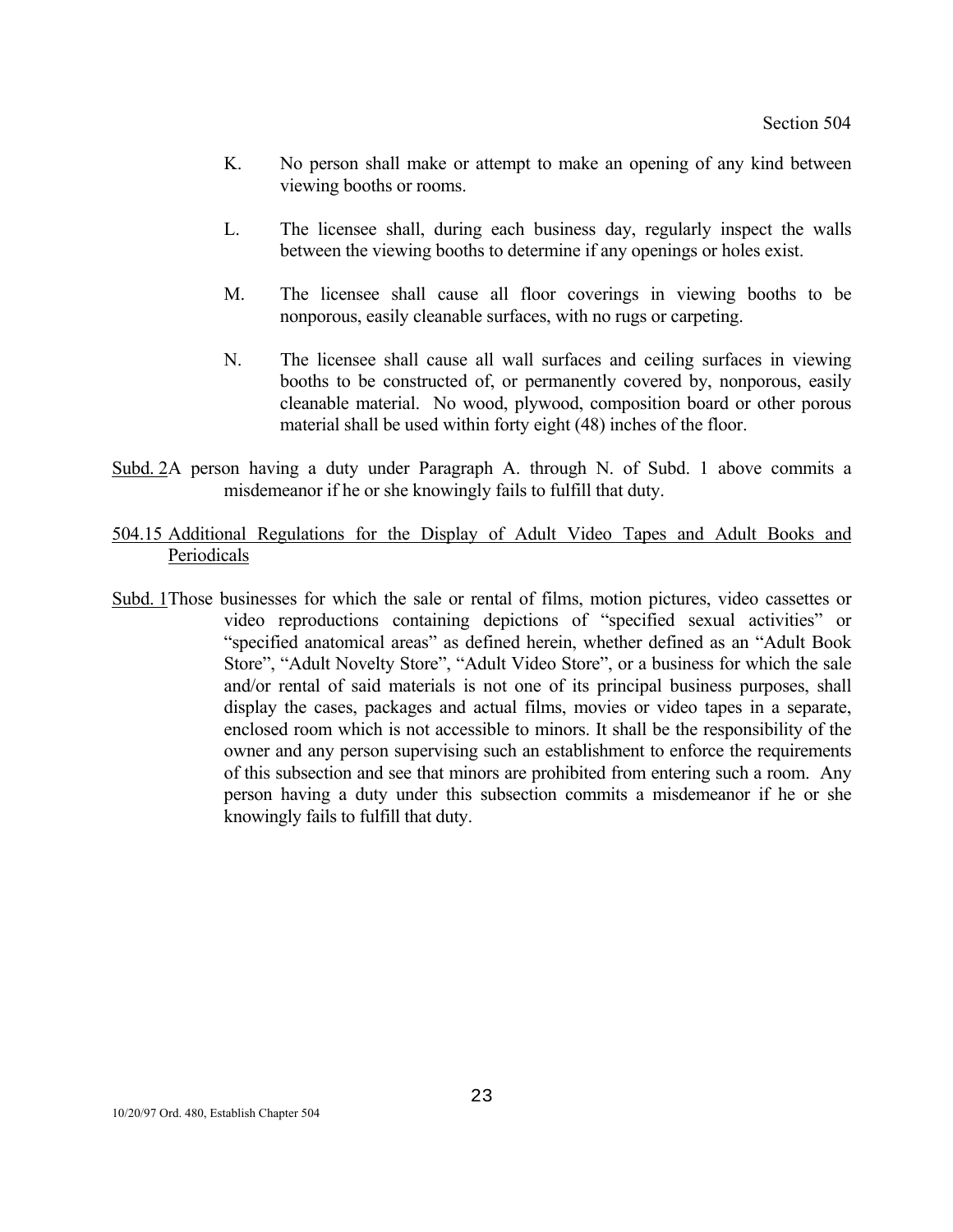Subd. 2 Any business establishment within the City which displays or offers for sale books, magazines, periodicals or other printed matter which contains the depiction or description of "specified sexual activities", "specified anatomical areas", "nudity" or "semi-nudity" on their covers and/or in their contents shall cause said materials to be encased in a sealed, opaque container if said materials are displayed in an area accessible to minors. The owner of such business establishment and any persons working therein shall be required to comply with the requirements of this subsection. Any person having a duty under this subsection commits a misdemeanor if he or she knowingly fails to fulfill that duty.

### 504.16 Additional Regulations for Escort Agencies.

- Subd. 1 An escort agency shall not employ any person under the age of 18 years.
- Subd. 2A person commits an offense if the person acts as an escort or agrees to act as an escort for any person under the age of 18 years.
- 504.17 Additional Regulations for Nude Model Studios.
- Subd. 1A nude model studio shall not employ any person under the age of 18 years.
- Subd. 2A person under the age of 18 years commits an offense if the person appears semi-nude or in a state of nudity in or on the premises of a nude model studio. It is a defense to prosecution under this subsection if the person under the age of 18 years was in a restroom not open to public view or visible to any other person.
- Subd. 3 A person commits an offense if the person appears in a state of nudity, or knowingly allows another to appear in a state of nudity in an area of a nude model studio premises which can be viewed from the public right of way.
- Subd. 4A nude model studio shall not place or permit a bed, sofa, or mattress in any room on the premises, except that a sofa may be placed in a reception room open to the public.

### 504.18 Additional Regulations Concerning Public Nudity.

Subd. 1 It shall be a misdemeanor for a person who knowingly and intentionally, in a sexually oriented business, appears in a state of nudity or depicts "specified sexual activities".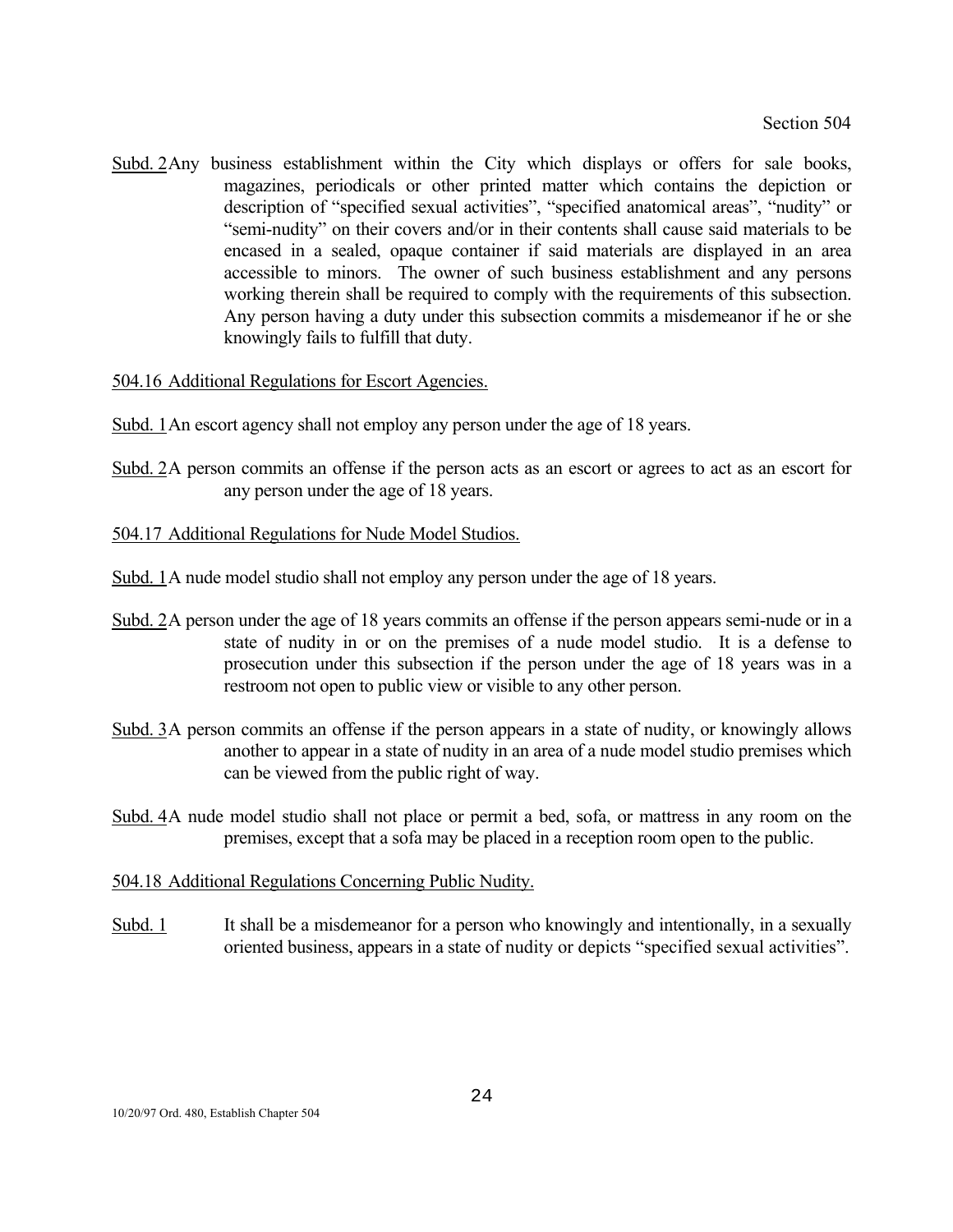- Subd. 2 It shall be a misdemeanor for a person who knowingly or intentionally in a sexually oriented business appears in a semi-nude condition unless the person is an employee who, while semi-nude, shall be at least ten (10') feet from any patron or customer and on a stage at least two feet from the floor.
- Subd. 3 It shall be a misdemeanor for an employee, while semi-nude in a sexually oriented business, to solicit any pay or gratuity from any patron or customer or for any patron or customer to pay or give any gratuity to any employee, while said employee is semi-nude in a sexually oriented business.

### 504.19 Prohibition Against Children in a Sexually Oriented Business

A person commits a misdemeanor if the person knowingly allows a person under the age of 18 years on the premises of a sexually oriented business.

### 504.20 Exemptions

It is a defense to prosecution under Section 504.17 that a person appearing in a state of nudity did so in a modeling class operated:

- A. by a proprietary school, licensed by the State of Minnesota; a college, junior college, or university supported entirely or partly by taxation;
- B. by a private college or university which maintains and operates educational programs in which credits are transferable to a college, junior college, or university supported entirely or partly by taxation; or
- C. in a structure:
	- 1. which has no sign visible from the exterior of the structure and no other advertising that indicates a nude person is available for viewing; and
	- 2. where, in order to participate in a class a student must enroll at least three (3) days in advance of the class; and
	- 3. where no more than one nude model is on the premises at any one time.